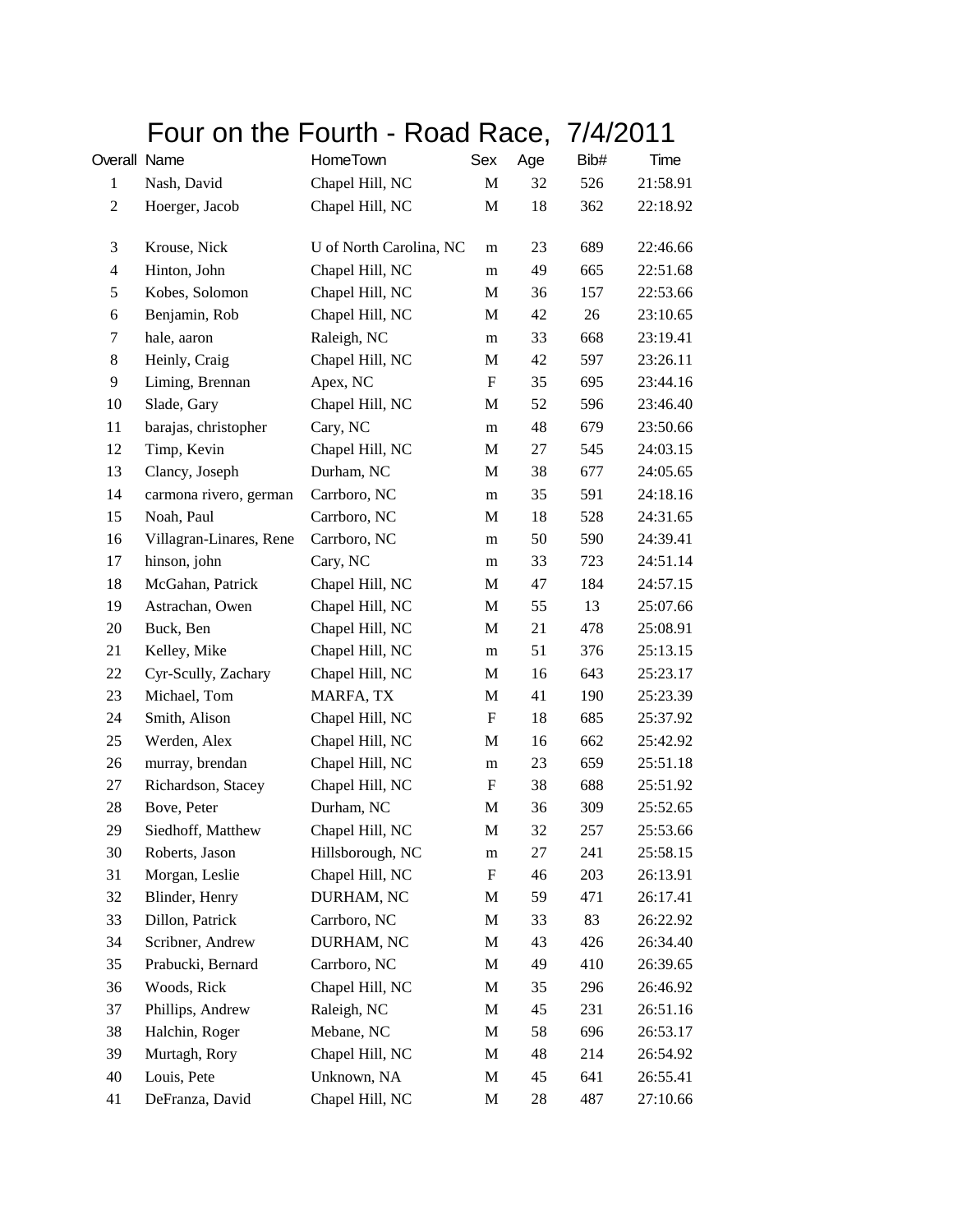| 42 | Williams, Peter    | Chapel Hill, NC | $\mathbf M$               | 14     | 292 | 27:12.15 |
|----|--------------------|-----------------|---------------------------|--------|-----|----------|
| 43 | Drewry, David      | DURHAM, NC      | M                         | 47     | 669 | 27:15.41 |
| 44 | Howard, Jennifer   | Durham, NC      | $\mathbf F$               | 37     | 367 | 27:18.67 |
| 45 | Bryan, Cotton      | Chapel Hill, NC | M                         | 38     | 727 | 27:29.08 |
| 46 | Gilbert, Craig     | DURHAM, NC      | M                         | 51     | 636 | 27:33.66 |
| 47 | Hoerger, Tom       | Chapel Hill, NC | $\mathbf M$               | 52     | 364 | 27:37.41 |
| 48 | Savelli, Lindsay   | Chapel Hill, NC | $\boldsymbol{\mathrm{F}}$ | 19     | 422 | 27:43.15 |
| 49 | Chabot, Mia        | Durham, NC      | $\boldsymbol{\mathrm{F}}$ | 31     | 53  | 27:47.17 |
| 50 | Crawford, Jason    | Chapel Hill, NC | m                         | 35     | 671 | 27:58.42 |
| 51 | bazemore, meredith | Chapel Hill, NC | $\mathbf f$               | 35     | 646 | 27:58.42 |
| 52 | Brandon, Julia     | Durham, NC      | $\boldsymbol{\mathrm{F}}$ | 39     | 311 | 28:01.15 |
| 53 | walker, craig      | Durham, NC      | m                         | 37     | 283 | 28:03.43 |
| 54 | serafin, jesus     | Durham, NC      | m                         | 46     | 592 | 28:06.16 |
| 55 | Strunk, Sarah      | Durham, NC      | F                         | 45     | 266 | 28:11.42 |
| 56 | MacKinnon, Bob     | Chapel Hill, NC | M                         | 50     | 558 | 28:14.65 |
| 57 | Grill, Warren      | Chapel Hill, NC | M                         | 44     | 118 | 28:17.65 |
| 58 | bowman, natalie    | Chapel Hill, NC | $\mathbf f$               | 33     | 628 | 28:21.17 |
| 59 | Pointer, Joey      | Chapel Hill, NC | $\mathbf M$               | 33     | 614 | 28:23.65 |
| 60 | klaitman, alison   | Chapel Hill, NC | $\mathbf f$               | 38     | 631 | 28:28.42 |
| 61 | Albers, Brett      | Chapel Hill, NC | M                         | 25     | 687 | 28:31.15 |
| 62 | stiner, john       | Durham, NC      | m                         | 49     | 542 | 28:32.65 |
| 63 | Ladd Jr, James     | Carrboro, NC    | M                         | 26     | 161 | 28:39.65 |
| 64 | Bigler IV, Roy     | Siler City, NC  | M                         | 43     | 469 | 28:40.90 |
| 65 | van Kempen, Klaas  | Chapel Hill, NC | M                         | 10     | 276 | 28:41.40 |
| 66 | Irwin, Robert      | Carrboro, NC    | M                         | 33     | 368 | 28:49.66 |
| 67 | Anderson, Lilith   | Chapel Hill, NC | $\boldsymbol{\mathrm{F}}$ | 31     | 302 | 28:50.91 |
| 68 | McKay, Daniel      | Carrboro, NC    | M                         | 35     | 389 | 28:54.92 |
| 69 | Weeks, Kevin       | Carrboro, NC    | M                         | 47     | 550 | 28:55.40 |
| 70 | Bearman, Nathan    | Chapel Hill, NC | M                         | $41\,$ | 468 | 28:57.67 |
| 71 | covington, david   | Durham, NC      | M                         | 61     | 575 | 28:57.92 |
| 72 | Hotelling, Jim     | Chapel Hill, NC | M                         | 64     | 670 | 28:59.65 |
| 73 | Dayton, Paul       | Carrboro, NC    | m                         | 38     | 645 | 29:04.91 |
| 74 | Voshell, Joe       | Durham, NC      | M                         | 53     | 278 | 29:08.65 |
| 75 | mcconville, andrew | Washington, DC  | ${\rm m}$                 | 30     | 647 | 29:10.16 |
| 76 | O'Donnell, Julie   | Chapel Hill, NC | F                         | 28     | 223 | 29:11.91 |
| 77 | Smith, kimberley   | DURHAM, NC      | $\boldsymbol{F}$          | 31     | 434 | 29:16.41 |
| 78 | fedders, emily     | Beckley, WV     | $\mathbf f$               | 14     | 601 | 29:18.92 |
| 79 | Lee, Jessica       | Chapel Hill, NC | $\boldsymbol{\mathrm{F}}$ | 41     | 169 | 29:19.42 |
| 80 | Divaris, Kimon     | Chapel Hill, NC | M                         | 30     | 84  | 29:20.15 |
| 81 | Jones, Lisa        | Chapel Hill, NC | F                         | 34     | 372 | 29:21.90 |
| 82 | Breedlove, Brian   | Raleigh, NC     | M                         | 26     | 476 | 29:22.41 |
| 83 | Upchurch, Jay      | Chapel Hill, NC | M                         | 35     | 720 | 29:22.91 |
| 84 | Garcia, Ronald     | Chapel Hill, NC | M                         | 37     | 99  | 29:23.16 |
| 85 | Savage, Eric       | Chapel Hill, NC | M                         | 40     | 421 | 29:24.39 |
|    |                    |                 |                           |        |     |          |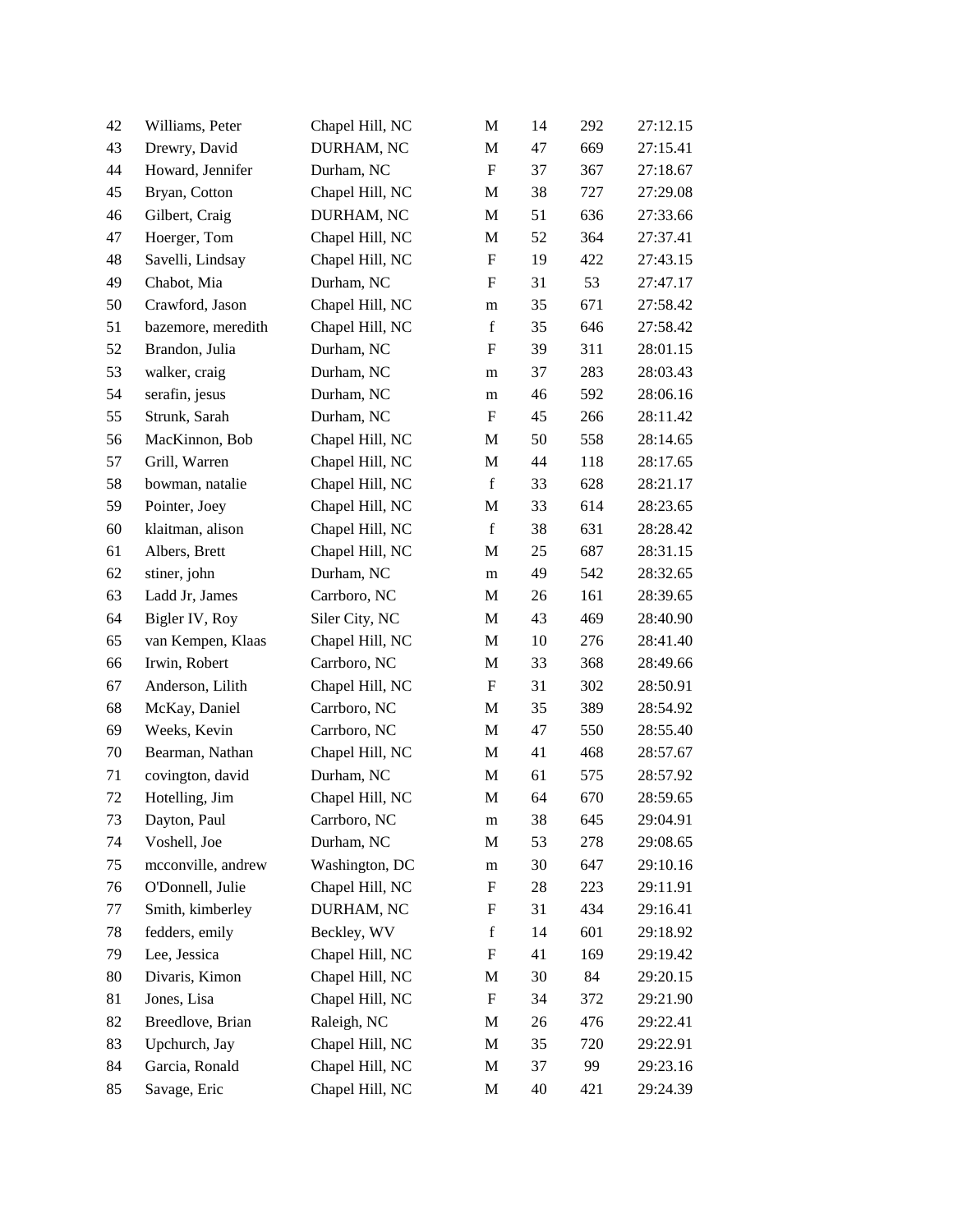| 86  | Blue, Christopher                         | Chapel Hill, NC       | M                         | 43 | 34  | 29:27.61 |
|-----|-------------------------------------------|-----------------------|---------------------------|----|-----|----------|
| 87  | Taylor, Ken                               | Chapel Hill, NC       | M                         | 48 | 268 | 29:28.16 |
| 88  | Galbreath, Jacob                          | Burlington, VT        | M                         | 32 | 347 | 29:29.15 |
| 89  | Kohrman, Richard                          | Mebane, NC            | M                         | 63 | 158 | 29:29.17 |
| 90  | DeVries, David                            | Chapel Hill, NC       | M                         | 42 | 752 | 29:32.41 |
| 91  | Hetherington, Seth                        | Chapel Hill, NC       | m                         | 58 | 360 | 29:32.65 |
| 92  | Husen, Spencer                            | Hillsborough, NC      | M                         | 13 | 743 | 29:33.15 |
| 93  | Abeles, Oren                              | Carrboro, NC          | M                         | 31 | 583 | 29:33.93 |
| 94  | barajas, carol                            | Cary, NC              | $\mathbf f$               | 46 | 678 | 29:34.17 |
| 95  | Chesser, Susan                            | Durham, NC            | $\boldsymbol{\mathrm{F}}$ | 48 | 320 | 29:34.66 |
| 96  | Bloom, Paul                               | DURHAM, NC            | M                         | 64 | 472 | 29:34.67 |
| 97  | Alexander, Doris                          | Carrboro, NC          | $\mathbf F$               | 55 | 301 | 29:35.18 |
| 98  | Nonneman, Randy                           | Durham, NC            | M                         | 33 | 220 | 29:40.16 |
| 99  | michael, nathaniel                        | Chapel Hill, NC       | m                         | 15 | 393 | 29:41.15 |
| 100 | Fisher, Jeff                              | <b>GRAHAM, NC</b>     | M                         | 40 | 95  | 29:43.89 |
| 101 | Hembrick, Marvin                          | Durham, NC            | M                         | 42 | 355 | 29:45.41 |
| 102 | Rosensteel, Jim                           | Cary, NC              | M                         | 42 | 245 | 29:47.42 |
| 103 | Szymkowski, Mary                          | Cary, NC              | $\boldsymbol{\mathrm{F}}$ | 48 | 267 | 29:50.41 |
| 104 | Starmer, Josh                             | Carrboro, NC          | m                         | 36 | 437 | 29:51.65 |
| 105 | woodruff, david                           | cape coral, FL        | m                         | 57 | 735 | 29:54.90 |
| 106 | Cunningham, Melissa                       | Carrboro, NC          | $\boldsymbol{\mathrm{F}}$ | 32 | 71  | 29:55.67 |
| 107 | lang, michael                             | Chapel Hill, NC       | M                         | 22 | 163 | 29:58.90 |
| 108 | Gossett, Camille                          | Carrboro, NC          | $\boldsymbol{\mathrm{F}}$ | 15 | 492 | 30:00.17 |
| 109 | Gayek, Peter                              | Chapel Hill, NC       | M                         | 53 | 491 | 30:00.41 |
| 110 | Seils, Damon                              | Carrboro, NC          | M                         | 38 | 253 | 30:02.40 |
| 111 | Rhoads, Donald                            | Durham, NC            | M                         | 38 | 416 | 30:03.17 |
| 112 | Noah, Terry                               | Carrboro, NC          | M                         | 51 | 529 | 30:03.42 |
| 113 | martinez-velazquez, rober Chapel Hill, NC |                       | m                         | 32 | 747 | 30:03.66 |
| 114 | Kirkpatrick, Nathan                       | Durham, NC            | M                         | 33 | 380 | 30:04.65 |
| 115 | wilkinson, curry                          | Mebane, NC            | m                         | 21 | 461 | 30:06.92 |
| 116 | Mitchell, Roger                           | Carrboro, NC          | M                         | 61 | 193 | 30:07.66 |
| 117 | Walker, Gary                              | <b>BURLINGTON, NC</b> | M                         | 50 | 546 | 30:11.93 |
| 118 | Hughes, Tom                               | Durham, NC            | M                         | 46 | 140 | 30:15.15 |
| 119 | Putnam, zeph                              | Fuquay-Varina, NC     | M                         | 57 | 412 | 30:18.15 |
| 120 | Sanii, Vahid                              | CARY, NC              | M                         | 23 | 251 | 30:21.64 |
| 121 | Gillaspy, Thomas                          | Raleigh, NC           | M                         | 46 | 104 | 30:21.68 |
| 122 | Silva, Hernan                             | Durham, NC            | M                         | 47 | 430 | 30:22.41 |
| 123 | tesser, rachel                            | Chapel Hill, NC       | $\mathbf f$               | 39 | 270 | 30:22.65 |
| 124 | mangarelli, caren                         | DURHAM, NC            | F                         | 40 | 517 | 30:23.41 |
| 125 | Odgers, Jon                               | RALEIGH, NC           | M                         | 37 | 530 | 30:23.91 |
| 126 | Nelson, Dave                              | Snow Camp, NC         | M                         | 48 | 610 | 30:26.40 |
| 127 | mackinnon, robert                         | Chapel Hill, NC       | ${\bf m}$                 | 18 | 557 | 30:26.93 |
| 128 | Pearson, Andrew                           | Carrboro, NC          | M                         | 34 | 531 | 30:29.16 |
| 129 | Ghio, Michael                             | Chapel Hill, NC       | M                         | 19 | 348 | 30:29.66 |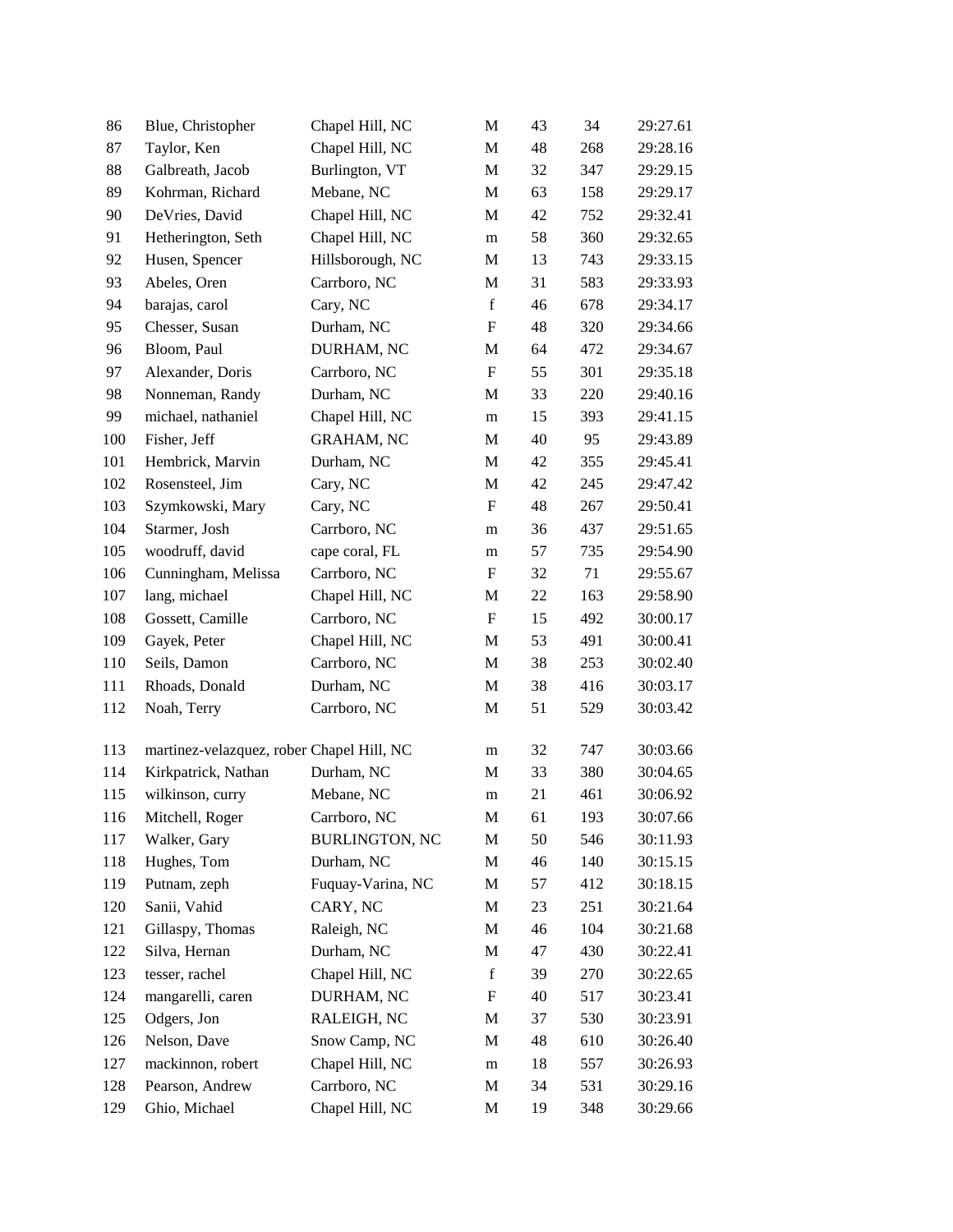| 130 | Payton, Wyn         | Durham, NC       | M                         | 34 | 408 | 30:34.90 |
|-----|---------------------|------------------|---------------------------|----|-----|----------|
| 131 | Bryan, May          | Chapel Hill, NC  | $\mathbf F$               | 40 | 726 | 30:36.42 |
| 132 | Markham, Anthony    | Sanford, NC      | M                         | 34 | 179 | 30:37.90 |
| 133 | Hirschman, Daniel   | Chapel Hill, NC  | M                         | 38 | 582 | 30:39.66 |
| 134 | Lebo, Dana          | Chapel Hill, NC  | $\boldsymbol{\mathrm{F}}$ | 51 | 661 | 30:47.42 |
| 135 | Goss, Charles       | Chapel Hill, NC  | M                         | 48 | 110 | 30:48.90 |
| 136 | mcconville, megan   | Washington, DC   | $\mathbf f$               | 30 | 648 | 30:49.41 |
| 137 | Chambless, Amy      | Carrboro, NC     | F                         | 41 | 484 | 30:49.65 |
| 138 | Carey, Erin         | Chapel Hill, NC  | F                         | 30 | 49  | 30:51.40 |
| 139 | Hunold, Katie       | Richmond, VA     | ${\bf F}$                 | 21 | 503 | 30:55.91 |
| 140 | Mader, John         | Chapel Hill, NC  | M                         | 54 | 385 | 30:56.92 |
| 141 | Panning, Matthew    | Hillsborough, NC | M                         | 34 | 741 | 30:58.40 |
| 142 | Butt, Craig         | Durham, NC       | M                         | 35 | 479 | 31:02.14 |
| 143 | Davis, Sonia        | Chapel Hill, NC  | $\boldsymbol{\mathrm{F}}$ | 44 | 75  | 31:05.43 |
| 144 | Thomas, Jody        | Chapel Hill, NC  | M                         | 40 | 272 | 31:05.66 |
| 145 | Land, Annie         | Rocky Mount, NC  | $\mathbf F$               | 21 | 162 | 31:09.43 |
| 146 | Plymale, John       | Unknown, NA      | M                         | 47 | 702 | 31:11.66 |
| 147 | Bloom, Shelly       | DURHAM, NC       | ${\bf F}$                 | 58 | 473 | 31:12.41 |
| 148 | panning, amanda     | Hillsborough, NC | $\mathbf f$               | 35 | 742 | 31:13.15 |
| 149 | Mills, Michael      | Durham, NC       | M                         | 30 | 396 | 31:15.92 |
| 150 | velasco, armando    | Chapel Hill, NC  | m                         | 57 | 663 | 31:19.64 |
| 151 | Haymond, Josh       | Raleigh, NC      | M                         | 25 | 129 | 31:20.68 |
| 152 | McClanahan, Jon     | Durham, NC       | M                         | 32 | 388 | 31:21.15 |
| 153 | elizabeth, meunier  | Carrboro, NC     | $\mathbf f$               | 33 | 733 | 31:21.16 |
| 154 | Harris, Patrick     | Clayton, NC      | M                         | 33 | 495 | 31:21.67 |
| 155 | udaneta, nicole     | Chapel Hill, NC  | $\mathbf f$               | 23 | 717 | 31:22.66 |
| 156 | Cragg, Mike         | Durham, NC       | M                         | 46 | 68  | 31:23.90 |
| 157 | Branson, Sheri      | Chapel Hill, NC  | $\boldsymbol{\mathrm{F}}$ | 53 | 681 | 31:28.91 |
| 158 | keil, alexander     | Chapel Hill, NC  | m                         | 30 | 639 | 31:30.40 |
| 159 | Dixon, Bob          | Chapel Hill, NC  | M                         | 52 | 335 | 31:31.42 |
| 160 | Rountree, Sage      | Carrboro, NC     | $\boldsymbol{\mathrm{F}}$ | 38 | 246 | 31:35.40 |
| 161 | cecil, chad         | Efland, NC       | m                         | 15 | 666 | 31:37.68 |
| 162 | Brauer, Heather Ann | Carrboro, NC     | F                         | 27 | 474 | 31:38.17 |
| 163 | charles, lora       | DURHAM, NC       | F                         | 39 | 54  | 31:39.40 |
| 164 | ball, caitlin       | Chapel Hill, NC  | $\mathbf f$               | 18 | 20  | 31:44.93 |
| 165 | Blake, John         | Chapel Hill, NC  | M                         | 53 | 672 | 31:45.40 |
| 166 | Schaal, Michael     | Durham, NC       | M                         | 42 | 252 | 31:47.66 |
| 167 | Huynh, Keegan       | Mebane, NC       | M                         | 17 | 506 | 31:48.40 |
| 168 | Wadman, John        | Chapel Hill, NC  | M                         | 40 | 280 | 31:48.92 |
| 169 | Davis, Edward       | Chapel Hill, NC  | M                         | 66 | 73  | 31:49.66 |
| 170 | Wilkinson, Kari     | Mebane, NC       | $\boldsymbol{\mathrm{F}}$ | 49 | 462 | 31:51.66 |
| 171 | Costa, Meredith     | Carrboro, NC     | F                         | 29 | 64  | 31:53.41 |
| 172 | Heaney, Christopher | Carrboro, NC     | M                         | 33 | 130 | 31:53.44 |
| 173 | Mineer, Mike        | Bear Creek, NC   | M                         | 43 | 192 | 31:54.91 |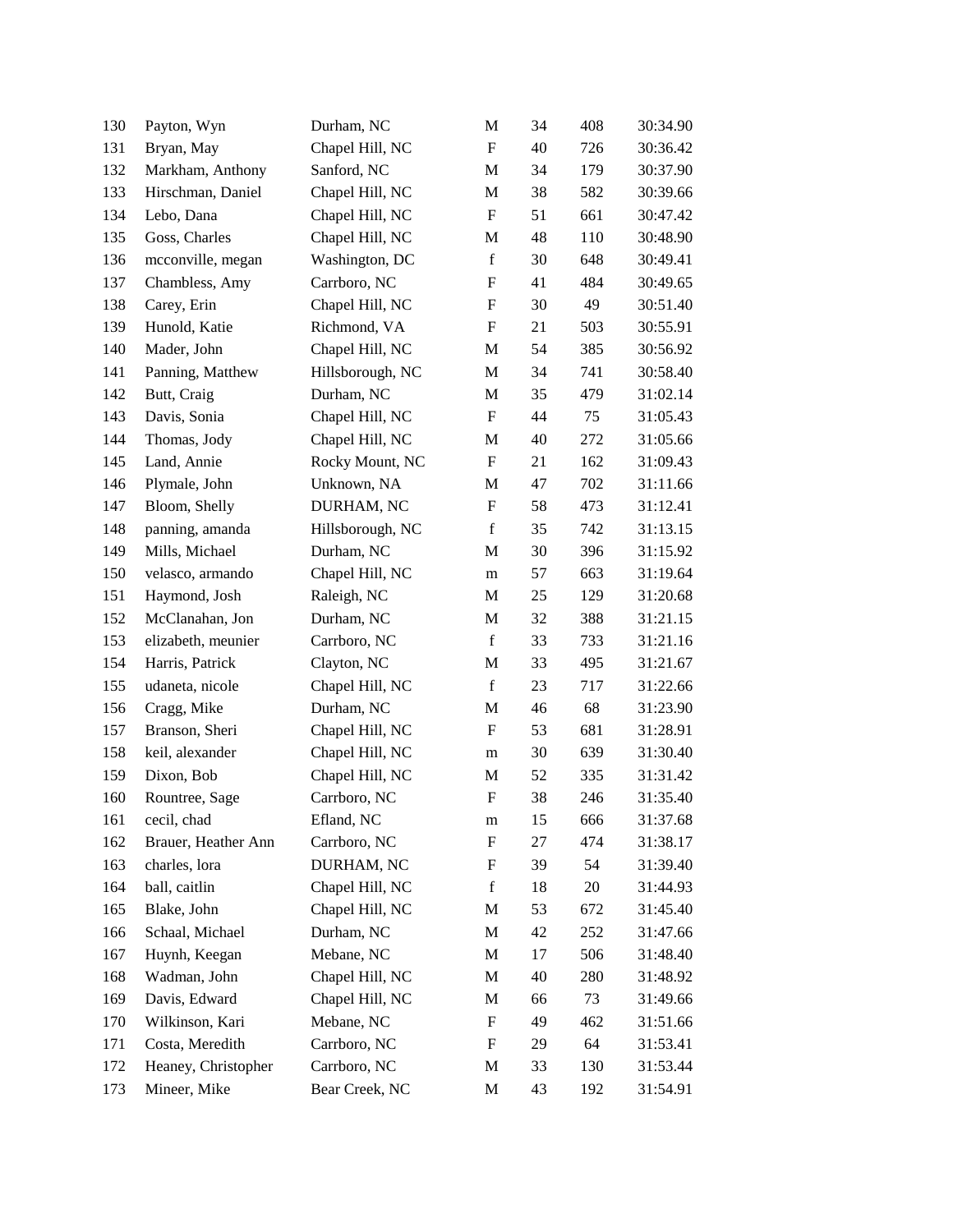| 174 | Weeks, Cyndy        | Carrboro, NC     | $\boldsymbol{\mathrm{F}}$ | 47    | 286 | 31:56.41 |
|-----|---------------------|------------------|---------------------------|-------|-----|----------|
| 175 | Morelli, David      | Chapel Hill, NC  | M                         | 54    | 199 | 31:57.91 |
| 176 | Gumerman, Etan      | Chapel Hill, NC  | M                         | 42    | 612 | 32:00.17 |
| 177 | Helm-Murtagh, Susan | Chapel Hill, NC  | $\boldsymbol{\mathrm{F}}$ | 46    | 132 | 32:00.40 |
| 178 | Werden, Andrew      | Chapel Hill, NC  | M                         | 44    | 660 | 32:01.65 |
| 179 | husen, jeffrey      | Hillsborough, NC | m                         | 47    | 744 | 32:05.15 |
| 180 | Jackson, Forrest    | Durham, NC       | M                         | 16    | 369 | 32:05.90 |
| 181 | wellersdick, matt   | Wilmington, NC   | M                         | 36    | 716 | 32:06.16 |
| 182 | Holland, Victor     | Mebane, NC       | M                         | 33    | 500 | 32:10.15 |
| 183 | Fines, Jessica      | Chapel Hill, NC  | F                         | 29    | 699 | 32:11.40 |
| 184 | <b>BARKER, BEN</b>  | Durham, NC       | M                         | 41    | 667 | 32:12.65 |
| 185 | Huynh, Forrest      | Mebane, NC       | M                         | 17    | 505 | 32:20.66 |
| 186 | Kinyamu, Harriet    | Cary, NC         | $\boldsymbol{\mathrm{F}}$ | 46    | 617 | 32:22.66 |
| 187 | Byrd, Noah          | Durham, NC       | M                         | 39    | 44  | 32:23.17 |
| 188 | Couper, David       | Chapel Hill, NC  | M                         | 56    | 330 | 32:23.65 |
| 189 | O'Neil, Maggie      | Raleigh, NC      | $\boldsymbol{\mathrm{F}}$ | 30    | 403 | 32:24.66 |
| 190 | gerowitz, kate      | Raleigh, NC      | $\mathbf f$               | 46    | 577 | 32:25.43 |
| 191 | Del Rio, Mauricio   | Chapel Hill, NC  | M                         | 39    | 79  | 32:26.15 |
| 192 | Bader, Matt         | Durham, NC       | M                         | 28    | 15  | 32:28.90 |
| 193 | Del Rio, Amanda     | Chapel Hill, NC  | F                         | 35    | 78  | 32:29.15 |
| 194 | Wannop, George      | Broadway, NC     | M                         | 47    | 454 | 32:31.40 |
| 195 | Rice, David         | Durham, NC       | M                         | 52    | 417 | 32:31.66 |
| 196 | White, Amy          | Durham, NC       | $\boldsymbol{\mathrm{F}}$ | 34    | 287 | 32:31.92 |
| 197 | Ivey, Ben           | Chapel Hill, NC  | M                         | 20    | 144 | 32:33.65 |
| 198 | Beatty, Brian       | Carrboro, NC     | M                         | 47    | 307 | 32:37.66 |
| 199 | Brouwer, Emily      | Chapel Hill, NC  | $\boldsymbol{\mathrm{F}}$ | 34    | 315 | 32:38.67 |
| 200 | Desormeau, Marc     | Chapel Hill, NC  | M                         | 41    | 81  | 32:41.67 |
| 201 | wilkinson, michael  | Mebane, NC       | M                         | 50    | 463 | 32:42.19 |
| 202 | Hawley, Benjamin    | Chapel Hill, NC  | M                         | $8\,$ | 128 | 32:42.40 |
| 203 | Lee, Andrew         | Chapel Hill, NC  | M                         | 54    | 167 | 32:42.42 |
| 204 | Keefer, Joseph      | Chapel Hill, NC  | M                         | 64    | 150 | 32:42.67 |
| 205 | White, Tricia       | Carrboro, NC     | F                         | 34    | 686 | 32:44.91 |
| 206 | Christine, Sandra   | Raleigh, NC      | F                         | 49    | 323 | 32:46.91 |
| 207 | Sellers, Amanda     | Chapel Hill, NC  | F                         | 25    | 758 | 32:48.90 |
| 208 | Sanii, Amir         | CARY, NC         | M                         | 19    | 250 | 32:49.90 |
| 209 | Shofer, Scott       | Chapel Hill, NC  | M                         | 43    | 427 | 32:50.66 |
| 210 | Huber, Andy         | Chapel Hill, NC  | M                         | 61    | 139 | 32:52.16 |
| 211 | Balfour, James      | Mebane, NC       | M                         | 41    | 19  | 32:53.92 |
| 212 | Nolting, Jessica    | Chapel Hill, NC  | F                         | 15    | 219 | 32:55.16 |
| 213 | Shinnick, Joseph    | Hillsborough, NC | M                         | 48    | 745 | 32:56.16 |
| 214 | Mouw, Sheri         | Chapel Hill, NC  | F                         | 43    | 399 | 33:01.64 |
| 215 | Brennan, Paula      | Chapel Hill, NC  | F                         | 48    | 313 | 33:01.93 |
| 216 | Keck, Frazier       | Chapel Hill, NC  | M                         | 50    | 373 | 33:02.18 |
| 217 | Roberts, Sarah      | Chapel Hill, NC  | F                         | 31    | 748 | 33:03.92 |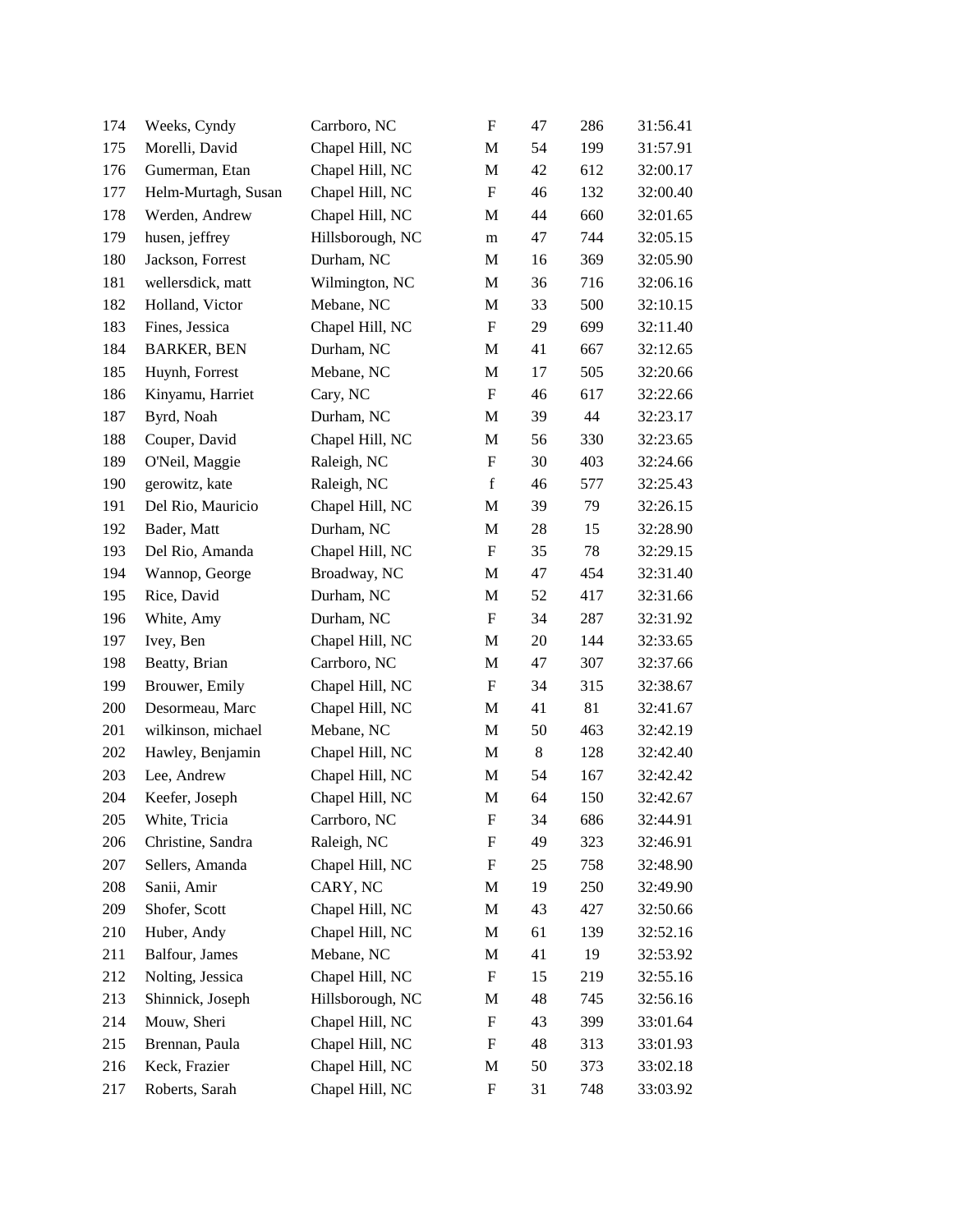| 218  | Allen, Jeffery     | Hillsborough, NC | M                         | 45 | 6      | 33:05.18 |
|------|--------------------|------------------|---------------------------|----|--------|----------|
| 219  | Blanchette, Daniel | Hillsborough, NC | M                         | 45 | 30     | 33:05.39 |
| 220  | Kimsey, Ray        | Cary, NC         | $\mathbf M$               | 56 | 379    | 33:05.89 |
| 221  | Iacono, Stacey     | Pittsboro, NC    | F                         | 44 | 568    | 33:07.42 |
| 222  | Clossick, Tina     | Chapel Hill, NC  | $\boldsymbol{\mathrm{F}}$ | 39 | 613    | 33:07.91 |
| 223  | Buchman, Brett     | Chapel Hill, NC  | M                         | 15 | 586    | 33:08.16 |
| 224  | caviness, gordon   | Durham, NC       | m                         | 50 | 482    | 33:08.87 |
| 225  | Lewis, Sundae      | Cary, NC         | $\boldsymbol{\mathrm{F}}$ | 44 | 172    | 33:09.40 |
| 226  | harris, phillip    | CARY, NC         | m                         | 26 | 709    | 33:10.87 |
| 227  | meunier, thomas    | Carrboro, NC     | m                         | 34 | 732    | 33:12.12 |
| 228  | kerr, john         | Chapel Hill, NC  | m                         | 46 | 718    | 33:14.61 |
| 229  | Allen, Blake       | Chapel Hill, NC  | F                         | 31 | 5      | 33:16.62 |
| 230  | Gordek, Harper     | Durham, NC       | M                         | 33 | 109    | 33:16.90 |
| 231  | MacLean, Elizabeth | Chapel Hill, NC  | $\boldsymbol{\mathrm{F}}$ | 25 | 177    | 33:20.36 |
| 232  | Barnes, Dwight     | Cary, NC         | M                         | 35 | 22     | 33:20.63 |
| 233  | Ward, Victoria     | Raleigh, NC      | $\boldsymbol{\mathrm{F}}$ | 12 | 605    | 33:24.64 |
| 234  | Molnar, Shelley    | Cary, NC         | $\boldsymbol{\mathrm{F}}$ | 37 | 523    | 33:25.63 |
| 235  | Pickett, Larry     | Chapel Hill, NC  | M                         | 50 | 533    | 33:26.88 |
| 236  | Moulder, Katie     | Hillsborough, NC | $\boldsymbol{\mathrm{F}}$ | 39 | 654    | 33:27.37 |
| 237  | Shaver, Benjamin   | Carrboro, NC     | M                         | 22 | 255    | 33:29.82 |
| 238  | harris, sally      | CARY, NC         | $\mathbf f$               | 25 | 710    | 33:31.88 |
| 239  | warner, eleanor    | Chapel Hill, NC  | $\mathbf f$               | 45 | 756    | 33:32.87 |
| 239a | Hussey, Jon        | Chapel Hill, NC  | M                         | 49 | 142    | 33:33:00 |
| 240  | foster, andrew     | Chapel Hill, NC  | m                         | 42 | 346    | 33:33.37 |
| 241  | Grill, Carson      | Chapel Hill, NC  | M                         | 14 | 116    | 33:33.64 |
| 242  | gooden, dana       | Hillsborough, NC | $\boldsymbol{\mathrm{F}}$ | 45 | 107    | 33:35.13 |
| 243  | Pointer, Ivy       | Chapel Hill, NC  | F                         | 32 | 615    | 33:37.88 |
| 244  | desai, sona        | Raleigh, NC      | $\mathbf f$               | 26 | 714    | 33:42.63 |
| 245  | Ames, Milly        | Chapel Hill, NC  | ${\rm F}$                 | 13 | $\tau$ | 33:42.89 |
| 246  | Meyer, Jaye        | Chapel Hill, NC  | F                         | 50 | 188    | 33:46.62 |
| 247  | Blaine, Mary       | Chapel Hill, NC  | ${\rm F}$                 | 24 | 470    | 33:48.37 |
| 248  | Walker, Mattie     | Chapel Hill, NC  | F                         | 21 | 547    | 33:51.63 |
| 249  | Smith, William     | Durham, NC       | M                         | 28 | 435    | 33:51.63 |
| 250  | Smith, Danielle    | Durham, NC       | F                         | 30 | 433    | 33:52.11 |
| 251  | Lee, Greg          | Chapel Hill, NC  | M                         | 37 | 573    | 33:52.38 |
| 252  | Maitland, Steven   | Annandale, VA    | M                         | 48 | 581    | 33:52.64 |
| 253  | Matera, Elise      | Chapel Hill, NC  | F                         | 14 | 180    | 33:54.11 |
| 254  | Matera, Kathy      | Chapel Hill, NC  | F                         | 48 | 181    | 33:54.14 |
| 255  | Morris, Carolyn    | Chapel Hill, NC  | F                         | 42 | 204    | 33:55.63 |
| 256  | Morris, Grace      | Chapel Hill, NC  | F                         | 10 | 206    | 33:55.87 |
| 257  | Bloom, Kerry       | Chapel Hill, NC  | M                         | 57 | 33     | 33:57.14 |
| 258  | Calloway, Michael  | Morrisville, NC  | M                         | 59 | 45     | 33:57.63 |
| 259  | Brandes, Scott     | Chapel Hill, NC  | M                         | 39 | 40     | 33:58.13 |
| 260  | Lazorko, Catherine | Carrboro, NC     | F                         | 46 | 608    | 33:58.36 |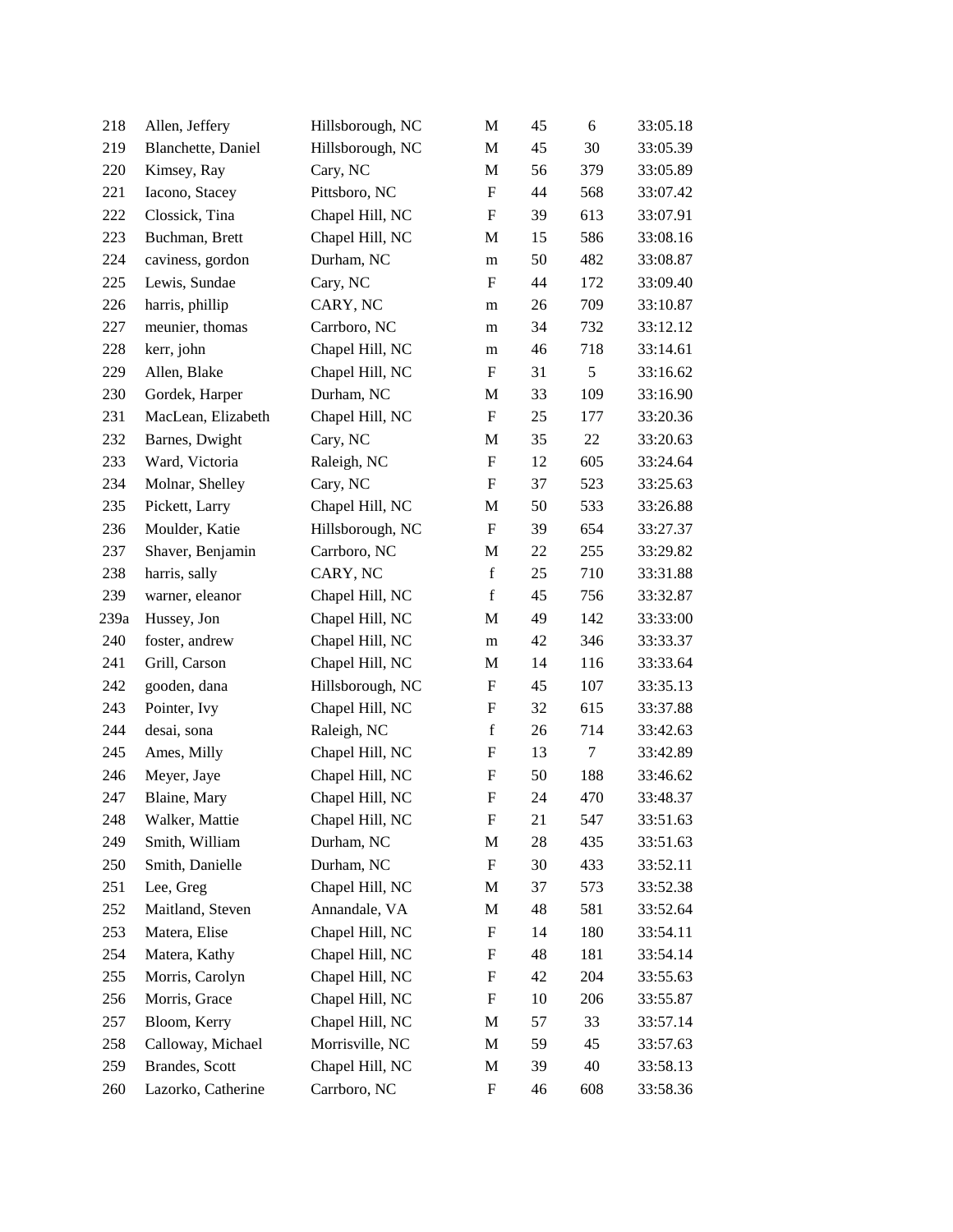| 261 | Van Sant, Laura       | Chapel Hill, NC       | ${\bf F}$                 | 44 | 450 | 33:58.87 |
|-----|-----------------------|-----------------------|---------------------------|----|-----|----------|
| 262 | Mineer, Joyce         | Bear Creek, NC        | F                         | 45 | 191 | 34:00.13 |
| 263 | Childs, Paige         | Chapel Hill, NC       | $\boldsymbol{\mathrm{F}}$ | 33 | 55  | 34:03.15 |
| 264 | Crockett, Jason       | DURHAM, NC            | M                         | 34 | 69  | 34:04.12 |
| 265 | Shofer, Sharon        | Chapel Hill, NC       | ${\bf F}$                 | 42 | 428 | 34:04.37 |
| 266 | <b>GABLE, BILL</b>    | Chapel Hill, NC       | M                         | 54 | 97  | 34:05.13 |
| 267 | Knight, Larry         | Hillsborough, NC      | M                         | 68 | 156 | 34:05.64 |
| 268 | Cook, Chris           | Raleigh, NC           | M                         | 40 | 61  | 34:05.65 |
| 269 | O'Reilly, Peter       | Durham, NC            | M                         | 46 | 404 | 34:08.63 |
| 270 | Cook, Christie        | Raleigh, NC           | ${\bf F}$                 | 26 | 62  | 34:11.13 |
| 271 | Cabell, Anne          | Chapel Hill, NC       | ${\bf F}$                 | 45 | 616 | 34:16.13 |
| 272 | Canup, Aitor          | <b>GRAHAM, NC</b>     | M                         | 39 | 48  | 34:16.38 |
| 273 | Coulter, Mark         | Chapel Hill, NC       | M                         | 52 | 66  | 34:16.62 |
| 274 | Rives, Don            | Chapel Hill, NC       | M                         | 50 | 240 | 34:16.88 |
| 275 | Hickerson, Michelle   | Chapel Hill, NC       | F                         | 41 | 134 | 34:20.38 |
| 276 | long, sara            | Carrboro, NC          | ${\bf F}$                 | 27 | 515 | 34:24.12 |
| 277 | Commander, Clayton    | Chapel Hill, NC       | M                         | 28 | 327 | 34:24.86 |
| 278 | Fox, Ryan             | Durham, NC            | M                         | 32 | 96  | 34:24.87 |
| 279 | Morgan, Brian         | Durham, NC            | M                         | 35 | 202 | 34:25.63 |
| 280 | key, jeffrey          | Chapel Hill, NC       | m                         | 45 | 378 | 34:26.89 |
| 281 | Hemmerdinger, Katrina | Mebane, NC            | F                         | 46 | 133 | 34:27.36 |
| 282 | Passman, Ana          | Raleigh, NC           | F                         | 45 | 698 | 34:29.88 |
| 283 | Staley, Kristin       | Hillsborough, NC      | F                         | 27 | 569 | 34:31.13 |
| 284 | Holland, Melinda      | Mebane, NC            | $\boldsymbol{\mathrm{F}}$ | 27 | 499 | 34:35.63 |
| 285 | garner, michael       | <b>BURLINGTON, NC</b> | m                         | 44 | 622 | 34:35.89 |
| 286 | Hammond, Phil         | Chapel Hill, NC       | M                         | 43 | 124 | 34:41.11 |
| 287 | Andrews, David        | Carrboro, NC          | M                         | 35 | 9   | 34:41.89 |
| 288 | Li, Vivian            | Durham, NC            | F                         | 53 | 382 | 34:43.15 |
| 289 | Molnar, Jessica       | Durham, NC            | $\boldsymbol{\mathrm{F}}$ | 30 | 194 | 34:43.15 |
| 290 | Tarantino, Lisa       | Chapel Hill, NC       | F                         | 43 | 543 | 34:44.11 |
| 291 | wares, amy            | Carrboro, NC          | $\mathbf f$               | 37 | 567 | 34:45.87 |
| 292 | Cannon, Joshua        | Chapel Hill, NC       | M                         | 9  | 318 | 34:47.13 |
| 293 | Snelling, Layne       | Cary, NC              | M                         | 57 | 264 | 34:48.13 |
| 294 | Lopez, Destiny        | Carrboro, NC          | $\boldsymbol{\mathrm{F}}$ | 36 | 174 | 34:49.38 |
| 295 | Fish, Eric            | Chapel Hill, NC       | M                         | 38 | 600 | 34:51.86 |
| 296 | Thompson, Trevor      | Pittsboro, NC         | M                         | 35 | 728 | 34:53.88 |
| 297 | Whitmire, Tim         | Cary, NC              | M                         | 50 | 458 | 34:54.63 |
| 298 | Eldred, Tracy         | Carrboro, NC          | F                         | 40 | 341 | 34:56.12 |
| 299 | Shaffer, Donald       | Chapel Hill, NC       | M                         | 55 | 254 | 34:56.13 |
| 300 | Hardy, Ralph          | Chapel Hill, NC       | M                         | 51 | 676 | 34:57.64 |
| 301 | Cook, Philp           | Chapel Hill, NC       | M                         | 64 | 63  | 34:58.62 |
| 302 | Beetham, Jodi         | Chapel Hill, NC       | F                         | 44 | 24  | 34:59.36 |
| 303 | dove, travis          | Carrboro, NC          | ${\rm m}$                 | 29 | 571 | 35:00.12 |
| 304 | Kelly, Abby           | Chapel Hill, NC       | $\boldsymbol{\mathrm{F}}$ | 26 | 152 | 35:01.37 |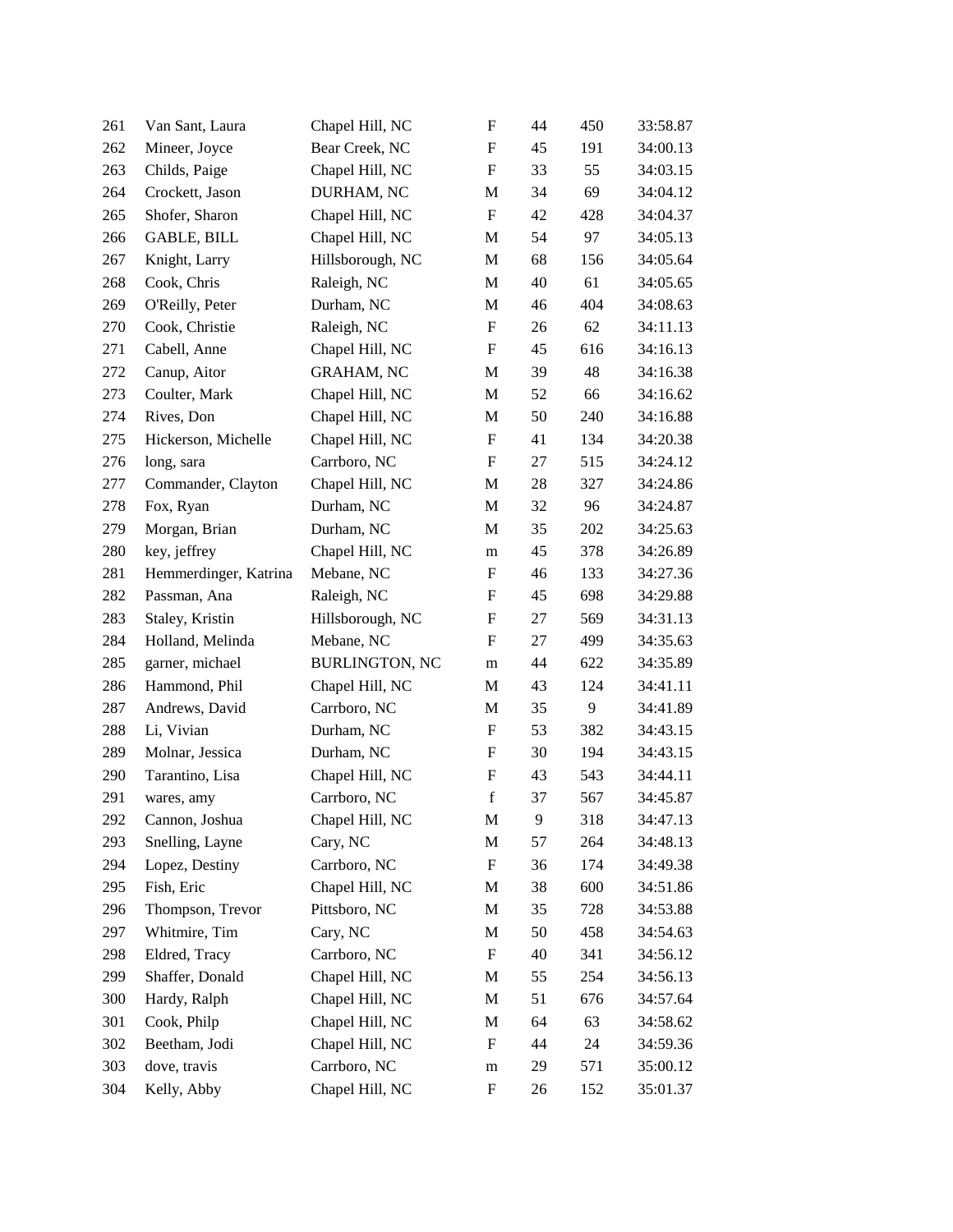| 305 | Kelly, Jim          | Chapel Hill, NC | M                         | 26 | 153 | 35:01.63 |
|-----|---------------------|-----------------|---------------------------|----|-----|----------|
| 306 | o'brien, katie      | Chapel Hill, NC | $\mathbf f$               | 28 | 640 | 35:02.87 |
| 307 | Jones Sr., Michael  | Durham, NC      | M                         | 51 | 149 | 35:03.99 |
| 308 | HOMES, leslie       | Raleigh, NC     | F                         | 58 | 365 | 35:04.13 |
| 309 | ROSARIO, GLORIA     | Raleigh, NC     | F                         | 35 | 419 | 35:05.39 |
| 310 | millonzi, kara      | Carrboro, NC    | $\mathbf f$               | 37 | 395 | 35:07.63 |
| 311 | Leach, Carey        | Durham, NC      | F                         | 39 | 166 | 35:08.87 |
| 312 | Osborne, Nick       | Chapel Hill, NC | M                         | 35 | 227 | 35:10.14 |
| 313 | Quackenbush, Leslie | Durham, NC      | F                         | 28 | 413 | 35:12.15 |
| 314 | tuttle, amanda      | Durham, NC      | $\mathbf f$               | 27 | 447 | 35:12.38 |
| 315 | Stancil, Elizabeth  | Clayton, NC     | $\boldsymbol{\mathrm{F}}$ | 34 | 436 | 35:12.62 |
| 316 | Madden, Michael     | Chapel Hill, NC | M                         | 56 | 178 | 35:14.62 |
| 317 | Rocha, Victor       | Chapel Hill, NC | M                         | 26 | 243 | 35:20.62 |
| 318 | Phillips, Joanne    | Raleigh, NC     | F                         | 46 | 232 | 35:22.37 |
| 319 | O'Brien, Kelley     | Carrboro, NC    | $\boldsymbol{\mathrm{F}}$ | 34 | 221 | 35:22.62 |
| 320 | Caron, Whitney      | Carrboro, NC    | $\boldsymbol{\mathrm{F}}$ | 25 | 319 | 35:23.38 |
| 321 | bainter, shelley    | RALEIGH, NC     | $\mathbf f$               | 38 | 684 | 35:25.88 |
| 322 | Hughes, Michael     | Carrboro, NC    | M                         | 56 | 502 | 35:28.14 |
| 323 | beil, jerry         | Chapel Hill, NC | m                         | 46 | 725 | 35:32.86 |
| 324 | Moore, Karla        | Chapel Hill, NC | F                         | 49 | 754 | 35:33.40 |
| 325 | Choyke, Sarah       | Morrisville, NC | F                         | 22 | 322 | 35:34.14 |
| 326 | clarke, jeff        | Raleigh, NC     | m                         | 33 | 715 | 35:36.64 |
| 327 | stein, jaime        | Carrboro, NC    | $\mathbf f$               | 39 | 602 | 35:40.63 |
| 328 | Campbell, Thomas    | Siler City, NC  | M                         | 54 | 481 | 35:41.12 |
| 329 | Williams, Amy       | Chapel Hill, NC | F                         | 41 | 464 | 35:41.63 |
| 330 | kirschbrown, justin | Chapel Hill, NC | m                         | 28 | 759 | 35:43.63 |
| 331 | Watson, Lea         | Chapel Hill, NC | $\mathbf f$               | 47 | 658 | 35:45.37 |
| 332 | Ward, Nathan        | Raleigh, NC     | M                         | 42 | 606 | 35:45.62 |
| 333 | Gramer, Joe         | RALEIGH, NC     | M                         | 60 | 114 | 35:46.15 |
| 334 | Gramer, Amanda      | Raleigh, NC     | $\boldsymbol{\mathrm{F}}$ | 32 | 113 | 35:46.38 |
| 335 | Buchman, Liz        | Chapel Hill, NC | $\boldsymbol{\mathrm{F}}$ | 46 | 585 | 35:47.16 |
| 336 | Buchman, Craig      | Chapel Hill, NC | M                         | 47 | 587 | 35:47.38 |
| 337 | Karpinos, Ralph     | Chapel Hill, NC | M                         | 61 | 511 | 35:48.12 |
| 338 | Gilster, Alec       | Raleigh, NC     | M                         | 32 | 105 | 35:50.89 |
| 339 | Roe, Laura          | Chapel Hill, NC | F                         | 38 | 244 | 35:53.38 |
| 340 | Coulter, Kathy      | Chapel Hill, NC | $\boldsymbol{F}$          | 51 | 65  | 35:54.86 |
| 341 | Superak, Peter      | Carrboro, NC    | M                         | 54 | 440 | 35:54.87 |
| 342 | stanley, will       | Chapel Hill, NC | m                         | 26 | 609 | 35:55.14 |
| 343 | Grogan, Kelley      | Chapel Hill, NC | F                         | 46 | 119 | 36:01.87 |
| 344 | Ashe, Jennifer      | Durham, NC      | F                         | 37 | 11  | 36:05.89 |
| 345 | Bedford, James      | Chapel Hill, NC | M                         | 25 | 308 | 36:08.37 |
| 346 | Kleinhammes, Alfred | Chapel Hill, NC | M                         | 60 | 625 | 36:09.37 |
| 347 | Wiggins, Jennifer   | Chapel Hill, NC | $\boldsymbol{F}$          | 37 | 460 | 36:11.87 |
| 348 | May, Monica         | Chapel Hill, NC | F                         | 31 | 183 | 36:12.63 |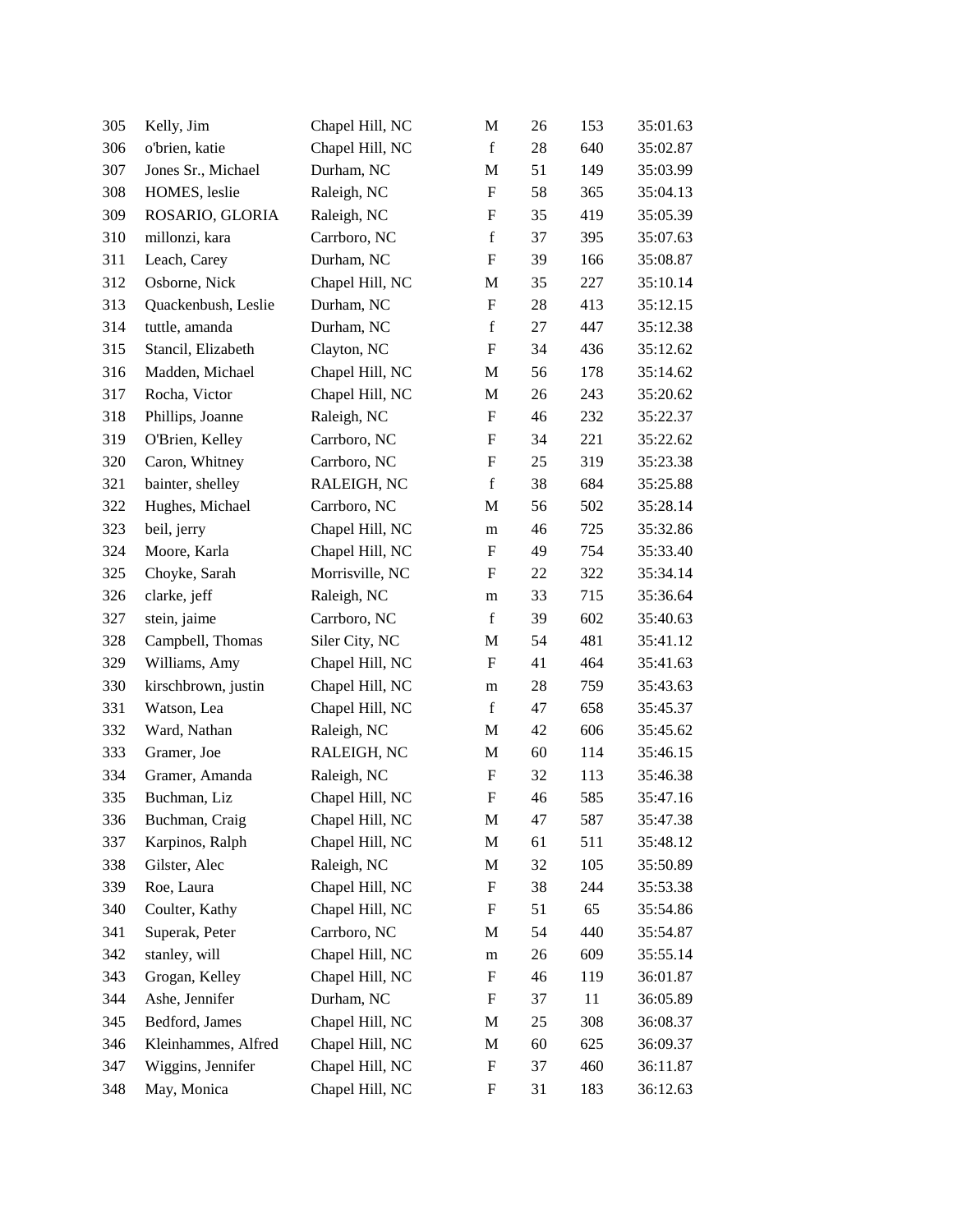| 349 | Pedersen, Kurt       | Chapel Hill, NC   | M                         | 45     | 229              | 36:14.13 |
|-----|----------------------|-------------------|---------------------------|--------|------------------|----------|
| 350 | abadie, matt         | Durham, NC        | m                         | 36     | 719              | 36:15.36 |
| 351 | Gaither, Molly       | Carrboro, NC      | $\boldsymbol{\mathrm{F}}$ | 28     | 98               | 36:15.38 |
| 352 | Berkowitz, Cara      | Chapel Hill, NC   | F                         | 28     | 28               | 36:19.15 |
| 353 | Goodnight, Bill      | Carrboro, NC      | M                         | 42     | 108              | 36:19.38 |
| 354 | Grill, Julie         | Chapel Hill, NC   | ${\bf F}$                 | 47     | 117              | 36:20.40 |
| 355 | martin, ian          | greensboro, NC    | m                         | 28     | 701              | 36:22.12 |
| 356 | Beals, Kendall       | Carrboro, NC      | ${\bf F}$                 | 20     | 23               | 36:23.89 |
| 357 | May, Kyle            | Chapel Hill, NC   | M                         | 39     | 580              | 36:25.63 |
| 358 | Smith, Peter         | Carrboro, NC      | M                         | 40     | 262              | 36:26.87 |
| 359 | Hart, Lauren         | Chapel Hill, NC   | ${\bf F}$                 | 26     | 352              | 36:28.37 |
| 360 | Cox, John            | <b>GRAHAM, NC</b> | M                         | 41     | 711              | 36:31.12 |
| 361 | Shapiro, Jennifer    | Chapel Hill, NC   | $\mathbf f$               | 39     | 539              | 36:31.64 |
| 362 | Lindley, Maya        | Chapel Hill, NC   | ${\rm F}$                 | 34     | 383              | 36:32.36 |
| 363 | costanza, luke       | Chapel Hill, NC   | m                         | 25     | 734              | 36:33.13 |
| 364 | Dodson, Christy      | Chapel Hill, NC   | ${\bf F}$                 | 37     | 488              | 36:37.37 |
| 365 | Ghio, Andrew         | Chapel Hill, NC   | M                         | 56     | 102              | 36:38.39 |
| 366 | Murrah, Valerie      | Chapel Hill, NC   | ${\bf F}$                 | 60     | 525              | 36:42.12 |
| 367 | Adams, Brian         | Mebane, NC        | M                         | 28     | $\boldsymbol{2}$ | 36:43.61 |
| 368 | Hails, Richard       | Chapel Hill, NC   | M                         | 59     | 121              | 36:43.63 |
| 369 | fite-georgel, pierre | Carrboro, NC      | ${\bf m}$                 | $28\,$ | 731              | 36:45.12 |
| 370 | Hadler, Wayne        | Carrboro, NC      | M                         | 57     | 493              | 36:46.14 |
| 371 | Davis, Peter         | Holly Springs, NC | M                         | 44     | 74               | 36:46.39 |
| 372 | Molnar, Philip       | Durham, NC        | M                         | 41     | 195              | 36:47.86 |
| 373 | Doris, Mark          | Chapel Hill, NC   | M                         | 51     | 85               | 36:48.63 |
| 374 | Martin, Jennifer     | Raleigh, NC       | ${\bf F}$                 | 40     | 387              | 36:54.15 |
| 375 | Petrin, Pete         | Hillsborough, NC  | M                         | 54     | 230              | 36:54.37 |
| 376 | Keilson, Sarah       | CARY, NC          | ${\bf F}$                 | 25     | 374              | 36:55.65 |
| 377 | Irvin, Margaret      | Durham, NC        | F                         | 28     | 143              | 36:55.90 |
| 378 | Surh, Jerry          | Carrboro, NC      | M                         | 72     | 441              | 36:56.61 |
| 379 | Clark, George        | Lumberton, NC     | M                         | 28     | 324              | 36:56.88 |
| 380 | Richard, Rebecca     | Chapel Hill, NC   | F                         | 35     | 536              | 36:58.86 |
| 381 | Lewis, Carmen        | Chapel Hill, NC   | $\mathbf f$               | 50     | 657              | 37:00.38 |
| 382 | Towe, Elizabeth      | Carrboro, NC      | F                         | 44     | 445              | 37:02.62 |
| 383 | murray, michael      | Chapel Hill, NC   | m                         | 49     | 213              | 37:03.14 |
| 384 | Black, Bethany       | Durham, NC        | ${\bf F}$                 | 26     | 29               | 37:08.37 |
| 385 | Williams, Joel       | Mebane, NC        | M                         | 50     | 290              | 37:08.62 |
| 386 | gerowitz, bob        | Raleigh, NC       | m                         | 49     | 576              | 37:09.87 |
| 387 | mendlovitz, howard   | Chapel Hill, NC   | m                         | 42     | 675              | 37:16.32 |
| 388 | watters, jacques     | Chapel Hill, NC   | m                         | 43     | 637              | 37:16.34 |
| 389 | Woolson, Sandra      | Chapel Hill, NC   | F                         | 36     | 704              | 37:16.36 |
| 390 | mooney, ann          | Washington, DC    | $\mathbf f$               | 30     | 196              | 37:16.61 |
| 391 | Williams, Shawn      | Chapel Hill, NC   | M                         | 50     | 554              | 37:18.66 |
| 392 | McGibbon, Lynne      | Carrboro, NC      | F                         | 44     | 186              | 37:19.12 |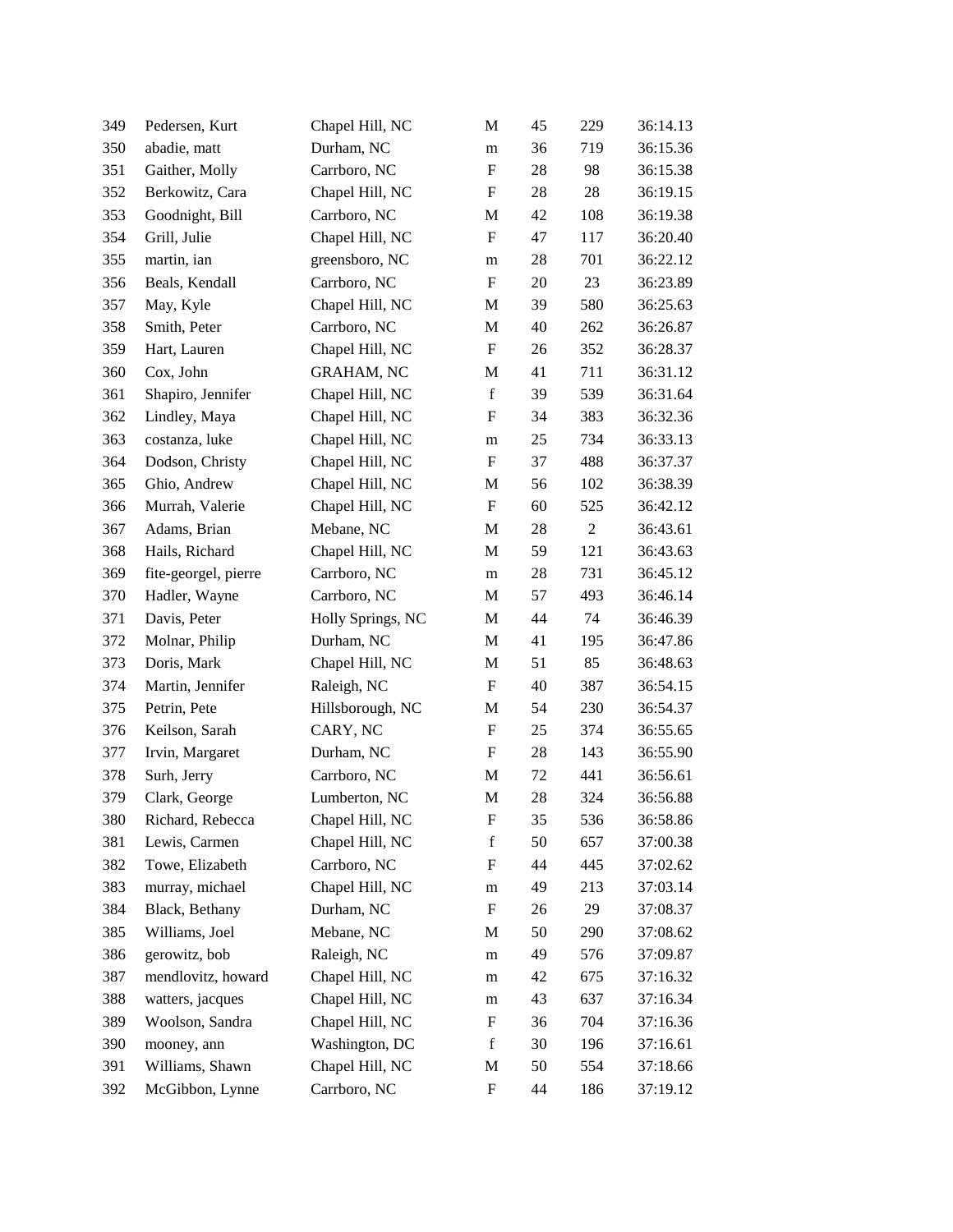| 393 | McGibbon, Andrew      | Carrboro, NC     | M                         | 47 | 185 | 37:19.15 |
|-----|-----------------------|------------------|---------------------------|----|-----|----------|
| 394 | rugani, lucas         | DURHAM, NC       | m                         | 35 | 572 | 37:22.14 |
| 395 | holder, kaye          | Raleigh, NC      | $\mathbf f$               | 61 | 611 | 37:25.88 |
| 396 | Moore, Brett          | Raleigh, NC      | M                         | 27 | 397 | 37:27.16 |
| 397 | Lukasik, Gina         | Raleigh, NC      | $\boldsymbol{\mathrm{F}}$ | 24 | 384 | 37:27.16 |
| 398 | Barbee, Blaine        | Hillsborough, NC | $\boldsymbol{\mathrm{F}}$ | 28 | 21  | 37:27.37 |
| 399 | Cotton, John          | Chapel Hill, NC  | M                         | 46 | 655 | 37:27.65 |
| 400 | Cotton, Christine     | Chapel Hill, NC  | $\mathbf F$               | 45 | 656 | 37:27.66 |
| 401 | Whitmire, Farrah      | Cary, NC         | F                         | 17 | 457 | 37:27.86 |
| 402 | Zuercher, William     | DURHAM, NC       | M                         | 40 | 465 | 37:29.88 |
| 403 | Moore, Ida            | Chapel Hill, NC  | $\boldsymbol{\mathrm{F}}$ | 34 | 198 | 37:31.65 |
| 404 | Moore, Annalee        | Chapel Hill, NC  | $\mathbf F$               | 34 | 197 | 37:32.13 |
| 405 | Bragg, Molly          | DURHAM, NC       | $\boldsymbol{\mathrm{F}}$ | 33 | 683 | 37:34.66 |
| 406 | Matthews, David       | Carrboro, NC     | M                         | 34 | 182 | 37:34.87 |
| 407 | Leivers, Martin       | DURHAM, NC       | M                         | 36 | 682 | 37:34.88 |
| 408 | cheek, debi           | Durham, NC       | $\mathbf f$               | 51 | 721 | 37:41.13 |
| 409 | o'shea, william       | Durham, NC       | m                         | 47 | 722 | 37:41.65 |
| 410 | Duncan, Catherine     | Carrboro, NC     | $\mathbf f$               | 46 | 339 | 37:42.13 |
| 411 | la via, maria         | Chapel Hill, NC  | $\mathbf f$               | 47 | 751 | 37:42.37 |
| 412 | Carswell, Lori        | Chapel Hill, NC  | $\boldsymbol{\mathrm{F}}$ | 48 | 50  | 37:43.40 |
| 413 | Hope, Heather         | Morrisville, NC  | $\boldsymbol{\mathrm{F}}$ | 24 | 366 | 37:44.11 |
| 414 | Goldberg, Shoshana    | Carrboro, NC     | F                         | 24 | 106 | 37:49.36 |
| 415 | Reynolds, Heidi       | DURHAM, NC       | $\boldsymbol{\mathrm{F}}$ | 40 | 415 | 37:50.89 |
| 416 | Cavanaugh, Mark       | Chapel Hill, NC  | m                         | 37 | 51  | 37:51.87 |
| 417 | Collis, Erica         | Carrboro, NC     | F                         | 34 | 58  | 37:51.88 |
| 418 | Collis, Stewart       | Chapel Hill, NC  | M                         | 43 | 59  | 37:52.37 |
| 419 | Crona, Daniel         | Carrboro, NC     | M                         | 36 | 761 | 37:55.12 |
| 420 | Anderson, Sheelagh    | Chapel Hill, NC  | $\boldsymbol{\mathrm{F}}$ | 64 | 560 | 37:56.36 |
| 421 | Vazquez, Elizabeth    | Carrboro, NC     | F                         | 28 | 452 | 37:58.88 |
| 422 | MORENO, VICTOR        | Hillsborough, NC | M                         | 43 | 201 | 37:59.39 |
| 423 | Lee, Lacey            | Cary, NC         | ${\bf F}$                 | 32 | 170 | 38:00.63 |
| 424 | lauen, joanna         | Carrboro, NC     | f                         | 40 | 514 | 38:03.61 |
| 425 | Briggs, Lynn          | Mebane, NC       | F                         | 55 | 477 | 38:08.38 |
| 426 | colvin, vashi         | Asheville, NC    | $\mathbf f$               | 28 | 760 | 38:08.86 |
| 427 | koban, angie          | Unknown, NA      | $\mathbf f$               | 31 | 598 | 38:08.88 |
| 428 | schroter, russ        | CARY, NC         | m                         | 44 | 749 | 38:13.89 |
| 429 | Smith, Christy        | Chapel Hill, NC  | F                         | 38 | 540 | 38:18.15 |
| 430 | Shuchalina, Nataliya  | Apex, NC         | F                         | 34 | 429 | 38:30.12 |
| 431 | nestor, cyril         | Durham, NC       | M                         | 41 | 527 | 38:35.86 |
| 432 | Limerick, Christopher | Chapel Hill, NC  | M                         | 41 | 173 | 38:37.12 |
| 433 | Cawley, Michelle      | Chapel Hill, NC  | $\boldsymbol{\mathrm{F}}$ | 40 | 483 | 38:42.64 |
| 434 | Sisk, Robert          | Chapel Hill, NC  | M                         | 54 | 431 | 38:43.15 |
| 435 | Gregory, Nicole       | Chesapeake, VA   | $\boldsymbol{\mathrm{F}}$ | 23 | 350 | 38:43.38 |
| 436 | Samouelian, Peter     | CARY, NC         | M                         | 42 | 604 | 38:44.16 |
|     |                       |                  |                           |    |     |          |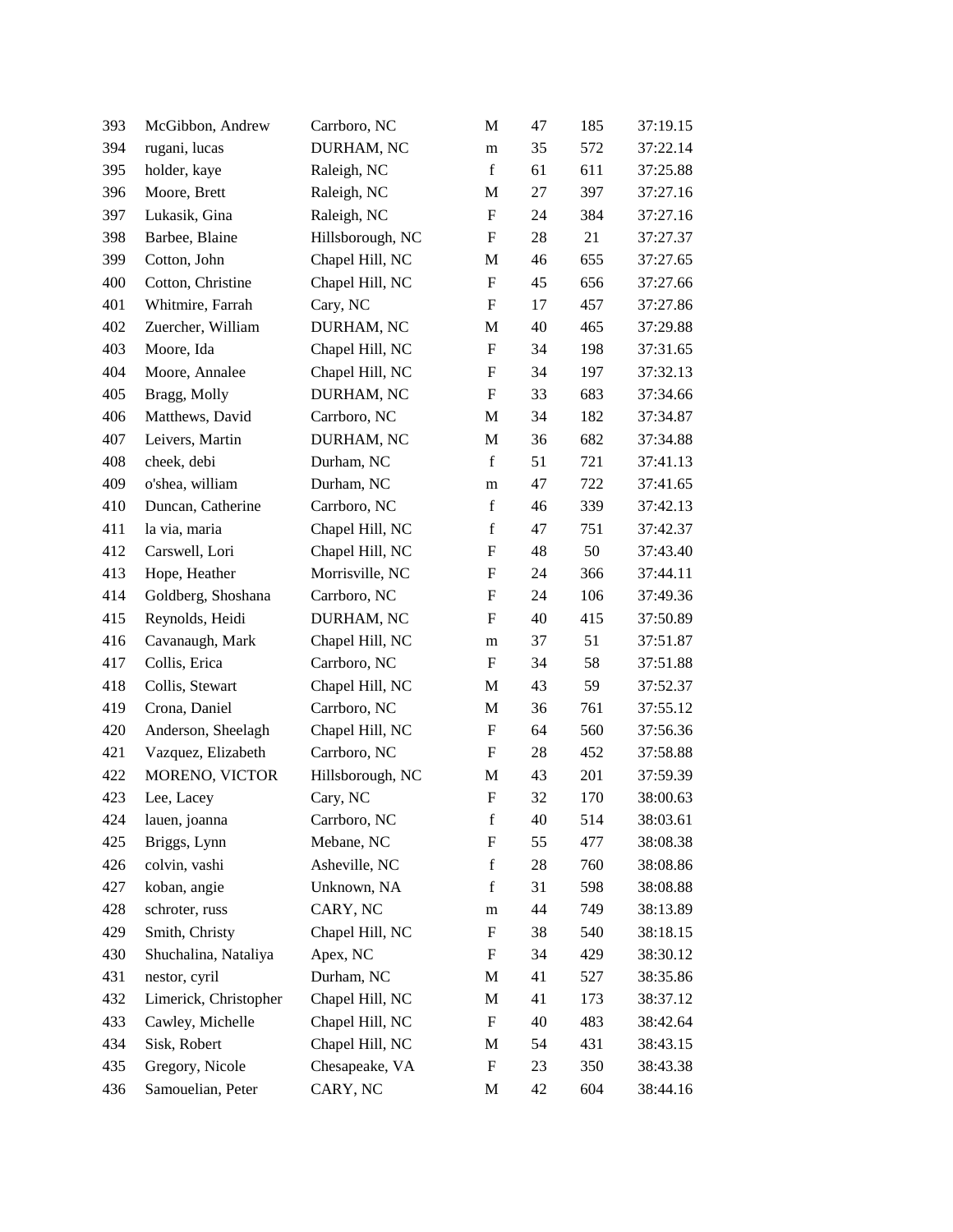| 437 | Campbell, Jeness   | Durham, NC       | $\boldsymbol{\mathrm{F}}$ | 41 | 46  | 38:44.40 |
|-----|--------------------|------------------|---------------------------|----|-----|----------|
| 438 | Ingham, Ben        | Chapel Hill, NC  | M                         | 11 | 507 | 38:44.64 |
| 439 | Fortner, Dionne    | Clayton, NC      | F                         | 41 | 673 | 38:45.88 |
| 440 | glenn, kim         | Hillsborough, NC | $\mathbf f$               | 41 | 693 | 38:45.91 |
| 441 | Calle, Juan        | Chapel Hill, NC  | M                         | 41 | 630 | 38:47.37 |
| 442 | goldberger, marc   | Raleigh, NC      | m                         | 49 | 708 | 38:48.11 |
| 443 | Hart, Robert       | Chapel Hill, NC  | M                         | 57 | 353 | 38:53.13 |
| 444 | hochman, guy       | Durham, NC       | m                         | 36 | 694 | 38:54.13 |
| 445 | Embler, Jonathan   | Durham, NC       | M                         | 35 | 342 | 38:54.39 |
| 446 | Osborne, Erin      | Chapel Hill, NC  | F                         | 34 | 405 | 38:54.90 |
| 447 | mallory, erin      | Chapel Hill, NC  | m                         | 45 | 642 | 38:55.90 |
| 448 | Boone, Joan        | Efland, NC       | $\mathbf F$               | 58 | 39  | 38:56.89 |
| 449 | Zuiker, Anton      | Chapel Hill, NC  | M                         | 41 | 300 | 38:57.14 |
| 450 | Rountree, Wesley   | Carrboro, NC     | M                         | 41 | 538 | 39:02.12 |
| 451 | kelly, annie       | Carrboro, NC     | $\mathbf f$               | 30 | 713 | 39:05.38 |
| 452 | Berggren, Erica    | Chapel Hill, NC  | $\boldsymbol{\mathrm{F}}$ | 35 | 27  | 39:08.15 |
| 453 | Ordronneau, Paul   | Chapel Hill, NC  | M                         | 65 | 226 | 39:08.15 |
| 454 | Byerly, Wesley     | Chapel Hill, NC  | M                         | 54 | 480 | 39:08.87 |
| 455 | deMarchi, Sabina   | Chapel Hill, NC  | $\boldsymbol{\mathrm{F}}$ | 33 | 80  | 39:10.86 |
| 456 | Costanza, Jennifer | Chapel Hill, NC  | $\boldsymbol{\mathrm{F}}$ | 33 | 329 | 39:12.37 |
| 457 | Kelchner, Dave     | Chapel Hill, NC  | M                         | 57 | 151 | 39:17.37 |
| 458 | Dudek, Grete       | Carrboro, NC     | $\mathbf F$               | 25 | 87  | 39:19.12 |
| 459 | Sisk, Sam          | Chapel Hill, NC  | M                         | 14 | 432 | 39:20.38 |
| 460 | worthy, sophie     | Chapel Hill, NC  | $\mathbf f$               | 13 | 297 | 39:20.63 |
| 461 | laatz, mike        | Chapel Hill, NC  | m                         | 43 | 633 | 39:21.63 |
| 462 | rose, evan         | Chapel Hill, NC  | m                         | 14 | 537 | 39:23.88 |
| 463 | Rose, Eli          | Chapel Hill, NC  | M                         | 13 | 579 | 39:23.90 |
| 464 | Goss, Karen        | Chapel Hill, NC  | F                         | 47 | 111 | 39:26.65 |
| 465 | Wayson, George     | Durham, NC       | M                         | 49 | 548 | 39:26.65 |
| 466 | Blunk, John        | Chapel Hill, NC  | M                         | 54 | 35  | 39:26.87 |
| 467 | reddington, krista | Hillsborough, NC | $\boldsymbol{\mathrm{F}}$ | 37 | 236 | 39:27.37 |
| 468 | Murray, Michael    | Carrboro, NC     | M                         | 25 | 400 | 39:31.63 |
| 469 | Dove, Kerry        | Carrboro, NC     | F                         | 29 | 570 | 39:31.89 |
| 470 | woodruff, abby     | Durham, NC       | $\mathbf f$               | 31 | 739 | 39:33.39 |
| 471 | woodruff, ryan     | Durham, NC       | m                         | 30 | 738 | 39:33.87 |
| 472 | schroter, mary kay | CARY, NC         | $\mathbf f$               | 45 | 750 | 39:34.88 |
| 473 | Hunter, Jill       | Chapel Hill, NC  | F                         | 40 | 141 | 39:36.36 |
| 474 | Gilbert, Susie     | DURHAM, NC       | F                         | 49 | 635 | 39:36.77 |
| 475 | Strain, Jacqueline | Chapel Hill, NC  | F                         | 24 | 265 | 39:39.86 |
| 476 | Faison, Delvecchio | Durham, NC       | M                         | 34 | 92  | 39:52.37 |
| 477 | Moore, Vince       | Raleigh, NC      | M                         | 57 | 398 | 39:57.40 |
| 478 | Miller, Kristen    | Raleigh, NC      | F                         | 29 | 394 | 39:57.62 |
| 479 | Austin, Chad       | Raleigh, NC      | M                         | 37 | 304 | 39:57.89 |
| 480 | Spagnardi, Thomas  | Durham, NC       | M                         | 45 | 736 | 39:59.62 |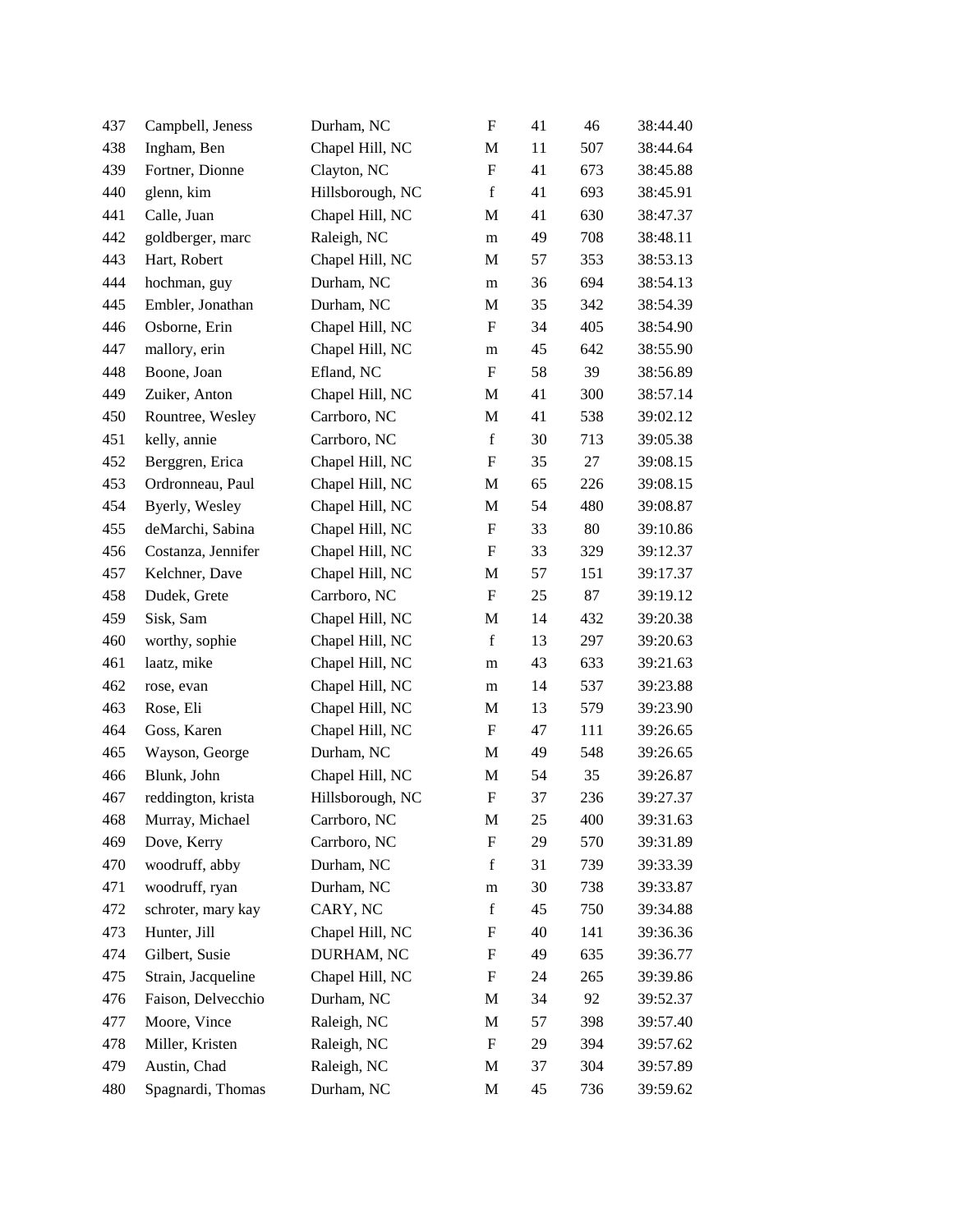| 481 | harris, andrew       | DURHAM, NC       | m                         | 11 | 552 | 40:02.11 |
|-----|----------------------|------------------|---------------------------|----|-----|----------|
| 482 | Kern, Carolyn        | Chapel Hill, NC  | F                         | 40 | 377 | 40:02.63 |
| 483 | macmullin, sean      | Chapel Hill, NC  | m                         | 26 | 740 | 40:05.62 |
| 484 | Harris, Jerry        | DURHAM, NC       | M                         | 71 | 553 | 40:07.87 |
| 485 | Vaughan, Dawn        | Chapel Hill, NC  | F                         | 46 | 451 | 40:12.37 |
| 486 | samouelian, mary     | CARY, NC         | $\mathbf f$               | 45 | 603 | 40:12.89 |
| 487 | Schwartz, Naomi      | Carrboro, NC     | F                         | 24 | 425 | 40:14.11 |
| 488 | krieger, laurie      | Chapel Hill, NC  | $\mathbf f$               | 41 | 644 | 40:15.15 |
| 489 | kralic, jason        | Hillsborough, NC | m                         | 36 | 159 | 40:15.62 |
| 490 | Barnes, Edward       | Durham, NC       | M                         | 38 | 306 | 40:16.38 |
| 491 | Campbell, Jack       | Chapel Hill, NC  | M                         | 41 | 317 | 40:16.63 |
| 492 | Sullivan, Shawn      | Chapel Hill, NC  | $\mathbf M$               | 40 | 562 | 40:20.64 |
| 493 | Sullivan, Melanie    | Chapel Hill, NC  | $\boldsymbol{\mathrm{F}}$ | 39 | 561 | 40:21.14 |
| 494 | Michaels, Sean       | Durham, NC       | M                         | 9  | 650 | 40:23.37 |
| 495 | Michaels, Scott      | Durham, NC       | M                         | 43 | 651 | 40:30.13 |
| 496 | Margolin, Nancy      | Carrboro, NC     | $\boldsymbol{\mathrm{F}}$ | 57 | 386 | 40:30.87 |
| 497 | Mountain, David      | Durham, NC       | M                         | 45 | 211 | 40:35.90 |
| 498 | rua, megan           | Chapel Hill, NC  | $\mathbf f$               | 27 | 248 | 40:36.38 |
| 499 | Welborn, Lisa        | Durham, NC       | F                         | 45 | 559 | 40:40.12 |
| 500 | Douillet, Christelle | Chapel Hill, NC  | F                         | 43 | 337 | 40:41.13 |
| 501 | Brecher, Dani        | Chapel Hill, NC  | $\boldsymbol{\mathrm{F}}$ | 23 | 41  | 40:42.36 |
| 502 | Polum, Mike          | Durham, NC       | M                         | 61 | 233 | 40:46.13 |
| 503 | Lauen, Doug          | Carrboro, NC     | M                         | 43 | 513 | 40:46.62 |
| 504 | Hede, Karyn          | Chapel Hill, NC  | $\boldsymbol{\mathrm{F}}$ | 46 | 354 | 40:46.87 |
| 505 | Payton, Tarry        | Durham, NC       | $\boldsymbol{\mathrm{F}}$ | 35 | 407 | 40:48.66 |
| 506 | Levy, Carolyn        | Chapel Hill, NC  | $\boldsymbol{\mathrm{F}}$ | 56 | 652 | 40:49.14 |
| 507 | Kelley, Alexia       | Carrboro, NC     | F                         | 34 | 375 | 40:49.36 |
| 508 | Ellermann, Melissa   | Chapel Hill, NC  | F                         | 25 | 90  | 40:52.37 |
| 509 | O'Brien, Timothy     | Chapel Hill, NC  | M                         | 39 | 222 | 40:57.38 |
| 510 | Harrison, Tonya      | Baltimore, MD    | $\boldsymbol{\mathrm{F}}$ | 32 | 127 | 40:58.63 |
| 511 | Blanco, Roberto      | Carrboro, NC     | M                         | 33 | 31  | 41:02.38 |
| 512 | Morris, Thomas       | Pittsboro, NC    | M                         | 51 | 208 | 41:02.87 |
| 513 | Klemens, Michelle    | Chapel Hill, NC  | $\boldsymbol{\mathrm{F}}$ | 31 | 381 | 41:03.63 |
| 514 | Cranshaw, Joy        | Chapel Hill, NC  | F                         | 32 | 332 | 41:04.39 |
| 515 | goldberger, tyler    | Raleigh, NC      | m                         | 13 | 707 | 41:06.39 |
| 516 | Michael, Katherine   | MARFA, TX        | F                         | 41 | 189 | 41:08.39 |
| 517 | dye, rebecca         | Chapel Hill, NC  | F                         | 40 | 340 | 41:14.88 |
| 518 | Cunningham, Maureen  | Hillsborough, NC | $\boldsymbol{\mathrm{F}}$ | 47 | 70  | 41:15.39 |
| 519 | Roggenbuck, Sharon   | Hillsborough, NC | F                         | 72 | 418 | 41:19.13 |
| 520 | Hanson-Baldauf, Dana | Chapel Hill, NC  | F                         | 41 | 125 | 41:20.37 |
| 521 | Wiegerink, Robin     | Chapel Hill, NC  | F                         | 47 | 459 | 41:20.63 |
| 522 | Bowker, Howard       | New Castle, DE   | M                         | 69 | 310 | 41:21.86 |
| 523 | Villegas, Andres     | Durham, NC       | M                         | 20 | 453 | 41:22.88 |
| 524 | Genderson, Meg       | Chapel Hill, NC  | F                         | 42 | 692 | 41:28.11 |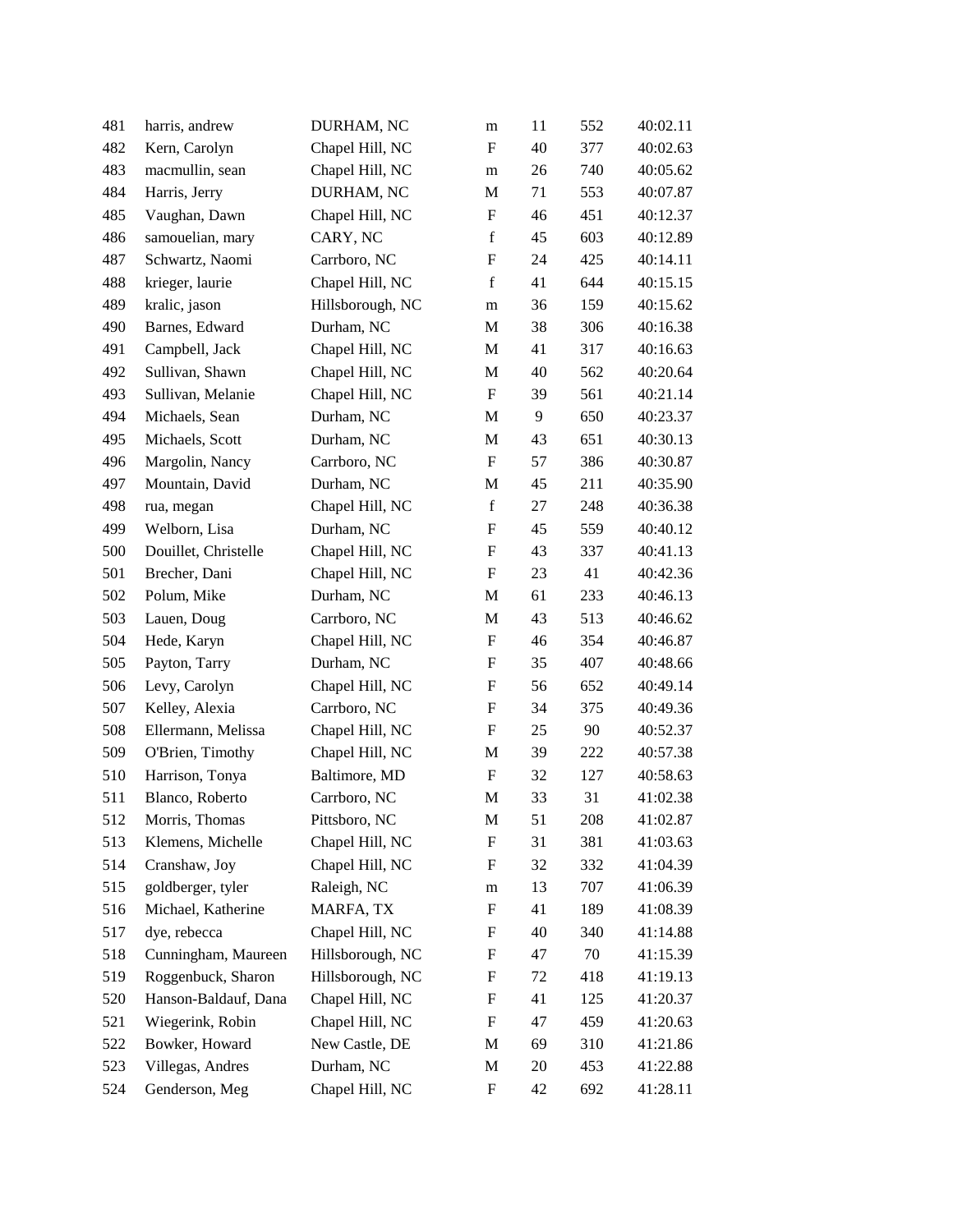| 525 | <b>STUTTS, JULIE</b>          | Rocky Mount, NC       | $\boldsymbol{\mathrm{F}}$ | 37 | 439 | 41:32.88 |
|-----|-------------------------------|-----------------------|---------------------------|----|-----|----------|
| 526 | Boggess, Mason                | Chapel Hill, NC       | M                         | 10 | 38  | 41:35.14 |
| 527 | gunn, john                    | Chapel Hill, NC       | m                         | 48 | 627 | 41:35.64 |
| 528 | Boggess, John                 | Chapel Hill, NC       | M                         | 46 | 36  | 41:35.64 |
| 529 | Fields, Debra                 | Hillsborough, NC      | F                         | 48 | 489 | 41:41.11 |
| 530 | Boggess, Kim                  | Chapel Hill, NC       | $\boldsymbol{\mathrm{F}}$ | 46 | 37  | 41:46.39 |
| 531 | Low, Gabriela                 | Chapel Hill, NC       | F                         | 9  | 516 | 41:51.37 |
| 532 | bunce, julie                  | Chapel Hill, NC       | $\mathbf f$               | 46 | 588 | 41:55.39 |
| 533 | Price, Samantha               | Chapel Hill, NC       | F                         | 25 | 411 | 41:57.36 |
| 534 | Blanco, Virgilio              | Columbia, MD          | M                         | 74 | 32  | 41:57.40 |
| 535 | Updike, Sharon                | Chapel Hill, NC       | $\boldsymbol{\mathrm{F}}$ | 48 | 448 | 42:00.39 |
| 536 | GARCIA-GRANADOS, / Durham, NC |                       | F                         | 48 | 634 | 42:03.62 |
| 537 | Cohn, Rachel                  | Chapel Hill, NC       | ${\bf F}$                 | 14 | 57  | 42:18.37 |
| 538 | Cohn, Dov                     | Chapel Hill, NC       | M                         | 42 | 56  | 42:18.40 |
| 539 | Gillaspy, Kathi               | Raleigh, NC           | F                         | 41 | 103 | 42:20.13 |
| 540 | King, Kathryn                 | Durham, NC            | F                         | 32 | 512 | 42:22.89 |
| 541 | Pooley, Paul                  | Durham, NC            | m                         | 56 | 234 | 42:26.13 |
| 542 | kavarona, martina             | Chapel Hill, NC       | $\mathbf f$               | 39 | 674 | 42:30.36 |
| 543 | Arnel, Tom                    | Carrboro, NC          | M                         | 48 | 10  | 42:30.86 |
| 544 | Hein, Leah                    | <b>BURLINGTON, NC</b> | F                         | 32 | 131 | 42:38.12 |
| 545 | kilts, priscilla              | Durham, NC            | $\mathbf f$               | 43 | 593 | 42:40.41 |
| 546 | Hetherington, Jean            | Chapel Hill, NC       | F                         | 59 | 359 | 42:40.87 |
| 547 | Janda, Ludmila                | Carrboro, NC          | $\boldsymbol{\mathrm{F}}$ | 26 | 371 | 42:41.11 |
| 548 | Hetherington, Emily           | athens, GA            | F                         | 26 | 358 | 42:41.12 |
| 549 | Walker, John                  | Pittsboro, NC         | M                         | 43 | 284 | 42:42.62 |
| 550 | Parham, Tracy                 | Chapel Hill, NC       | F                         | 50 | 753 | 42:48.62 |
| 551 | Ashe, Mike                    | Durham, NC            | M                         | 65 | 12  | 42:49.38 |
| 552 | hundley, robert               | Durham, NC            | m                         | 29 | 691 | 42:51.14 |
| 553 | Johnson, Kristin              | Durham, NC            | F                         | 28 | 510 | 42:56.13 |
| 554 | Staub, Kalina                 | DURHAM, NC            | F                         | 26 | 541 | 42:56.13 |
| 555 | O'Loughlin, Kathleen          | Chapel Hill, NC       | $\boldsymbol{\mathrm{F}}$ | 51 | 224 | 43:01.89 |
| 556 | Croucher, Lisa                | Carrboro, NC          | F                         | 43 | 724 | 43:02.14 |
| 557 | Faccidomo, Sara               | Chapel Hill, NC       | F                         | 35 | 599 | 43:02.87 |
| 558 | Pickett, Valerie              | Chapel Hill, NC       | F                         | 22 | 534 | 43:06.12 |
| 559 | Campbell, Kortni              | Huntersville, NC      | F                         | 34 | 47  | 43:07.36 |
| 560 | Jackson, Sue                  | Chapel Hill, NC       | F                         | 46 | 146 | 43:11.36 |
| 561 | Asrican, Rose                 | Durham, NC            | F                         | 34 | 303 | 43:12.34 |
| 562 | Howes, Cathy                  | Chapel Hill, NC       | F                         | 49 | 138 | 43:12.36 |
| 563 | Flournoy, Wayne               | Chapel Hill, NC       | M                         | 52 | 490 | 43:12.63 |
| 564 | Austin, Koren                 | Raleigh, NC           | F                         | 37 | 305 | 43:12.64 |
| 565 | Schneider, Eric               | Pittsboro, NC         | m                         | 47 | 424 | 43:14.91 |
| 566 | Jackson, Kelli                | Cary, NC              | F                         | 48 | 508 | 43:15.12 |
| 567 | Schneider, E. Shaun           | Pittsboro, NC         | M                         | 15 | 423 | 43:15.14 |
| 568 | cornoyer, jon                 | Raleigh, NC           | m                         | 55 | 755 | 43:17.64 |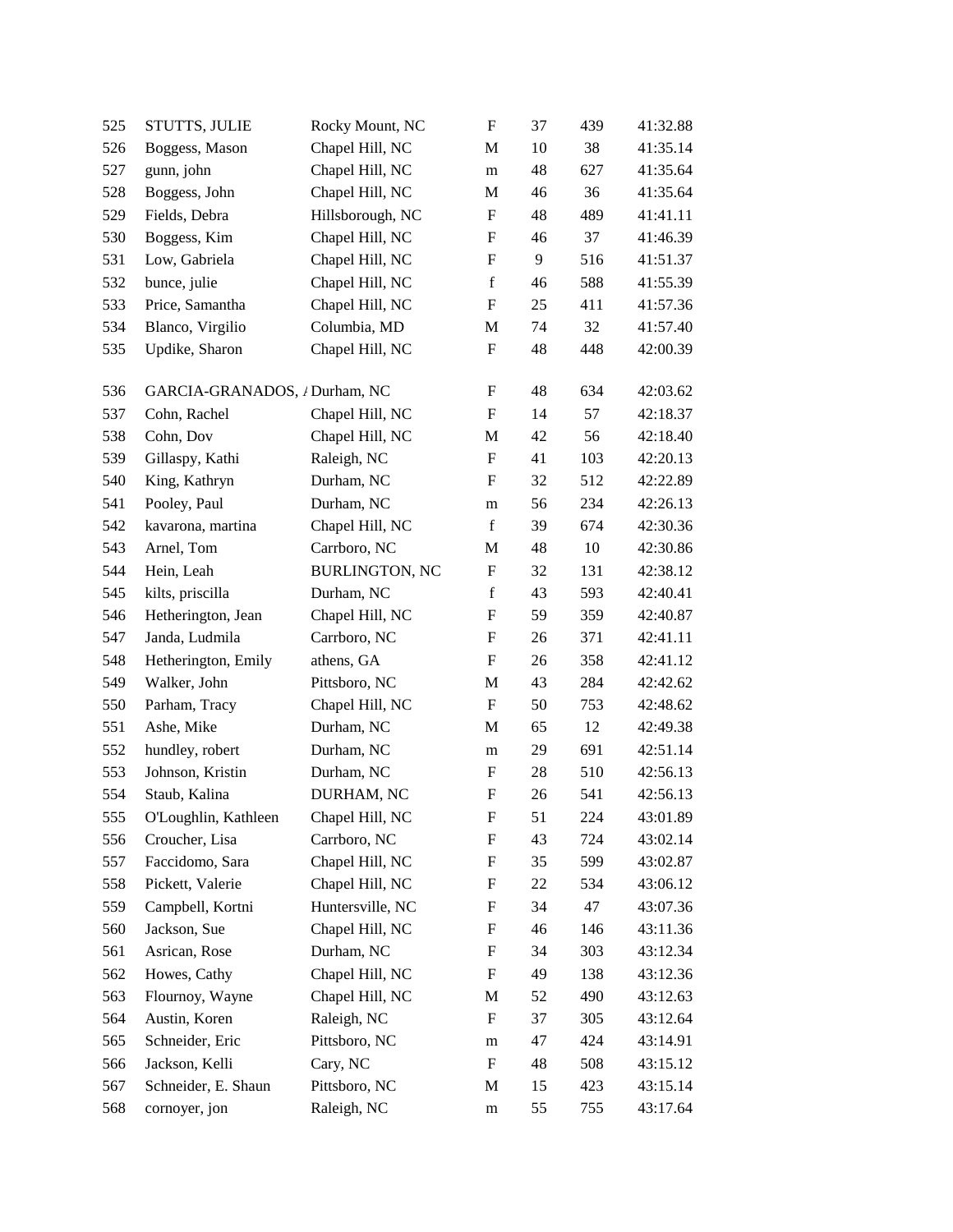| 569 | Gershon, Zachary                          | Chapel Hill, NC   | M                         | 9  | 101 | 43:19.90 |
|-----|-------------------------------------------|-------------------|---------------------------|----|-----|----------|
| 570 | Gershon, Timothy                          | Chapel Hill, NC   | M                         | 44 | 100 | 43:20.12 |
| 571 | Harrington, Jerry                         | Chapel Hill, NC   | M                         | 54 | 126 | 43:22.15 |
| 572 | Anderson, DeWana                          | Carrboro, NC      | F                         | 44 | 8   | 43:22.63 |
| 573 | Wolfe, Honor                              | Chapel Hill, NC   | F                         | 55 | 295 | 43:23.40 |
| 574 | Moore, Andrea                             | DURHAM, NC        | $\boldsymbol{\mathrm{F}}$ | 32 | 524 | 43:23.87 |
| 575 | Latour, Anne                              | Cary, NC          | F                         | 49 | 164 | 43:26.37 |
| 576 | Powell, Charles                           | Pittsboro, NC     | M                         | 39 | 409 | 43:29.15 |
| 577 | Morse, Debbie                             | Durham, NC        | ${\bf F}$                 | 59 | 594 | 43:29.87 |
| 578 | dondero, emily                            | Pittsboro, NC     | $\boldsymbol{\mathrm{F}}$ | 26 | 336 | 43:29.88 |
| 579 | theriot, barbara                          | Durham, NC        | F                         | 32 | 271 | 43:30.62 |
| 580 | morse, david                              | Durham, NC        | m                         | 26 | 595 | 43:32.14 |
| 581 | McKay, Brienne                            | Pittsboro, NC     | F                         | 34 | 522 | 43:32.39 |
| 582 | Strobel, Jennifer                         | Durham, NC        | F                         | 37 | 438 | 43:33.37 |
| 583 | Corrales-Diaz, Erin                       | Chapel Hill, NC   | F                         | 27 | 486 | 43:34.89 |
| 584 | Jaikaran, Christina                       | Durham, NC        | F                         | 32 | 370 | 43:34.90 |
| 585 | Coleman, Anna                             | Chapel Hill, NC   | F                         | 14 | 325 | 43:35.86 |
| 586 | Coleman, Sharla                           | Chapel Hill, NC   | F                         | 48 | 326 | 43:38.88 |
| 587 | Tuttle, Lindsay                           | Carrboro, NC      | F                         | 28 | 275 | 43:41.36 |
| 588 | Pickett, Gena                             | Chapel Hill, NC   | F                         | 16 | 532 | 44:04.66 |
| 589 | Bell, Jerry                               | Chapel Hill, NC   | M                         | 73 | 25  | 44:05.13 |
| 590 | Brooks, Denean                            | Hillsborough, NC  | F                         | 39 | 314 | 44:05.40 |
| 591 | Lee, Richard                              | Chapel Hill, NC   | M                         | 33 | 171 | 44:06.13 |
| 592 | Lee, Becky                                | Chapel Hill, NC   | F                         | 32 | 168 | 44:06.14 |
| 593 | Albury, Robert                            | Carrboro, NC      | M                         | 28 | 466 | 44:06.62 |
| 594 | Ferguson, Michelle                        | Hillsborough, NC  | F                         | 34 | 757 | 44:07.87 |
| 595 | Rice, Tammy                               | Mebane, NC        | F                         | 45 | 535 | 44:17.12 |
| 596 | Smith Leissner, Robin                     | Durham, NC        | F                         | 34 | 263 | 44:20.39 |
| 597 | allden, kathleen                          | Pittsboro, NC     | $\mathbf f$               | 10 | 619 | 44:36.15 |
| 598 | Allden, Tara                              | Pittsboro, NC     | F                         | 42 | 620 | 44:37.13 |
| 599 | Wertley-Rotenberry, Julia Chapel Hill, NC |                   | $\boldsymbol{\mathrm{F}}$ | 40 | 455 | 44:37.63 |
| 600 | Drew, Christina                           | Durham, NC        | F                         | 38 | 86  | 44:42.14 |
| 601 | West, Tracey                              | Chapel Hill, NC   | $\boldsymbol{F}$          | 58 | 456 | 44:43.37 |
| 602 | Morelli, Nana                             | Chapel Hill, NC   | F                         | 52 | 200 | 44:43.38 |
| 603 | massey, marianne                          | Chapel Hill, NC   | $\boldsymbol{\mathrm{F}}$ | 38 | 520 | 44:44.88 |
| 604 | Massey, Cindy Lynn                        | Chapel Hill, NC   | $\boldsymbol{F}$          | 14 | 519 | 44:46.12 |
| 605 | McKown, Mary                              | Chapel Hill, NC   | $\boldsymbol{F}$          | 70 | 390 | 44:47.65 |
| 606 | TAYLOR, LISA                              | Efland, NC        | $\boldsymbol{F}$          | 36 | 269 | 44:49.13 |
| 607 | Simon, Joanne                             | <b>GRAHAM, NC</b> | F                         | 38 | 258 | 44:52.64 |
| 608 | allden, andrew                            | Pittsboro, NC     | m                         | 46 | 621 | 44:54.37 |
| 609 | Manturuk, Kim                             | Chapel Hill, NC   | F                         | 39 | 623 | 44:59.37 |
| 610 | Kimbell, Julie                            | Chapel Hill, NC   | F                         | 50 | 155 | 45:00.37 |
| 611 | Baldauf, Madi                             | Chapel Hill, NC   | $\boldsymbol{F}$          | 11 | 17  | 45:00.38 |
| 612 | Herm, Matt                                | Durham, NC        | M                         | 29 | 638 | 45:01.13 |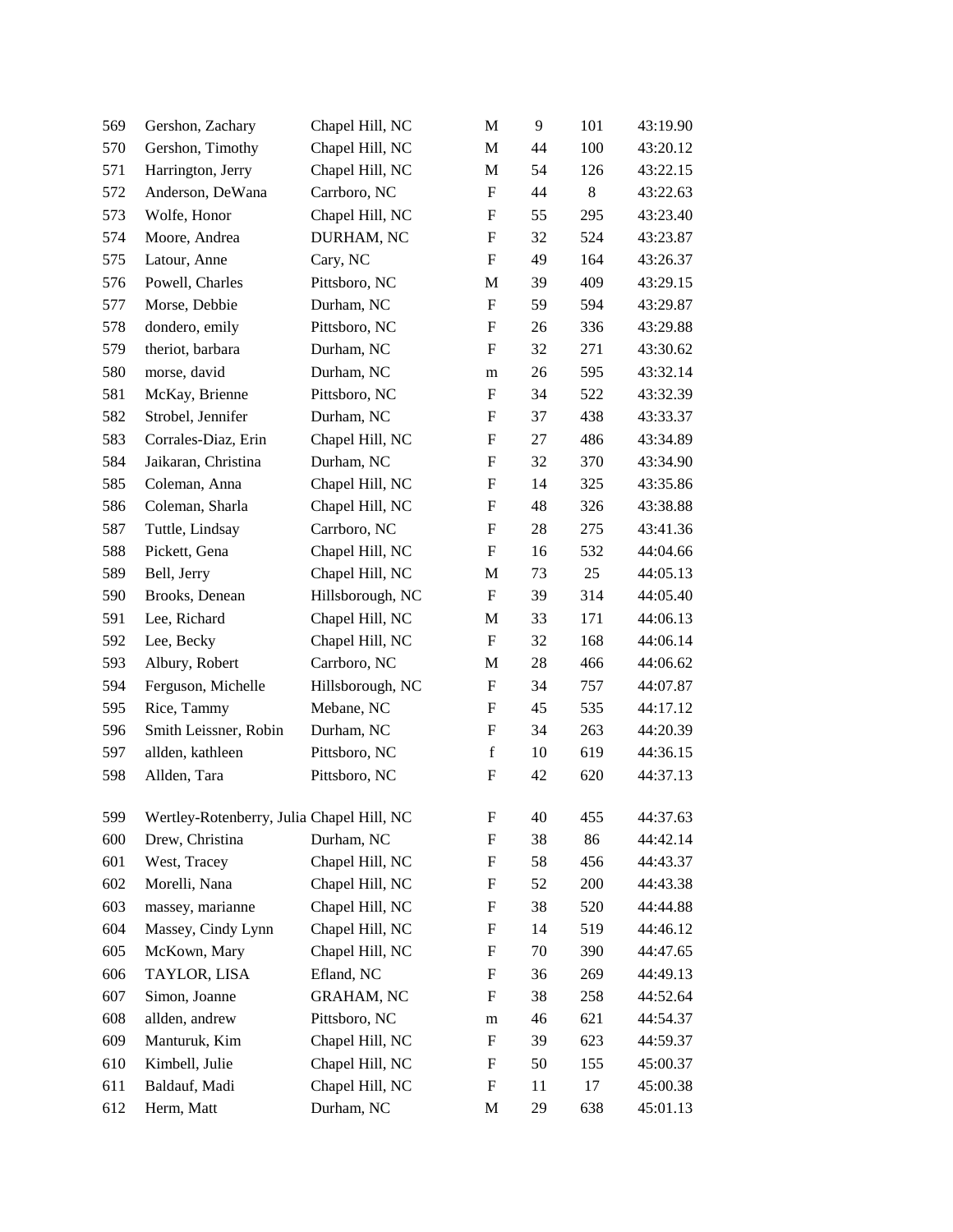| 613 | Coulter, Paige                            | Chapel Hill, NC   | F                         | 25 | 67  | 45:02.87 |
|-----|-------------------------------------------|-------------------|---------------------------|----|-----|----------|
| 614 | de Graffenreid, Ellen                     | Pittsboro, NC     | F                         | 41 | 77  | 45:05.87 |
| 615 | Greene, Deb                               | Chapel Hill, NC   | $\boldsymbol{\mathrm{F}}$ | 54 | 349 | 45:06.63 |
| 616 | Wilson, Megan                             | DURHAM, NC        | F                         | 51 | 293 | 45:10.90 |
| 617 | Richards Bornn, Lorraine Hillsborough, NC |                   | ${\bf F}$                 | 50 | 239 | 45:16.63 |
| 618 | Higgins, Christopher                      | Carrboro, NC      | M                         | 25 | 497 | 45:18.12 |
| 619 | Fiorito Jr., Agustin                      | Chapel Hill, NC   | M                         | 11 | 345 | 45:27.39 |
| 620 | Fiorito, Agustin                          | Chapel Hill, NC   | M                         | 40 | 344 | 45:27.63 |
| 621 | Newman, Naomi                             | Efland, NC        | F                         | 46 | 216 | 45:29.87 |
| 622 | plymale, amy                              | Carrboro, NC      | $\mathbf f$               | 37 | 703 | 45:31.13 |
| 623 | Hogue, Susan                              | Chapel Hill, NC   | F                         | 46 | 135 | 45:32.87 |
| 624 | Novy, Karen                               | Durham, NC        | F                         | 44 | 737 | 45:35.11 |
| 625 | Bazin, Aimee                              | Carrboro, NC      | ${\bf F}$                 | 28 | 467 | 45:38.37 |
| 626 | Hickerson, Weaver                         | Chapel Hill, NC   | M                         | 49 | 361 | 45:45.39 |
| 627 | Williams, Bill                            | Chapel Hill, NC   | M                         | 41 | 288 | 45:45.64 |
| 628 | Posthill, Natalia                         | Carrboro, NC      | F                         | 22 | 235 | 45:52.63 |
| 629 | Duffy Coyle, Courtney                     | Durham, NC        | F                         | 30 | 338 | 45:53.12 |
| 630 | Duford, Kathy                             | Calabash, NC      | ${\bf F}$                 | 49 | 88  | 45:54.39 |
| 631 | Dillon, Ben                               | Raleigh, NC       | M                         | 61 | 82  | 45:55.37 |
| 632 | Buonfiglio, Mary                          | Chapel Hill, NC   | ${\bf F}$                 | 50 | 316 | 45:58.14 |
| 633 | Holub, Krista                             | Carrboro, NC      | F                         | 30 | 136 | 45:59.13 |
| 634 | Naylor, Paul                              | Durham, NC        | M                         | 73 | 215 | 45:59.14 |
| 635 | Wasinger, Stacy                           | Carrboro, NC      | ${\bf F}$                 | 27 | 285 | 45:59.36 |
| 636 | xavier, mia                               | Chapel Hill, NC   | $\mathbf f$               | 46 | 551 | 46:00.37 |
| 637 | VYAS, LISA                                | Hillsborough, NC  | $\boldsymbol{\mathrm{F}}$ | 32 | 279 | 46:04.61 |
| 638 | menulty, james                            | Whitsett, NC      | m                         | 30 | 391 | 46:07.13 |
| 639 | Ward, Tammy                               | Raleigh, NC       | F                         | 47 | 607 | 46:12.86 |
| 640 | Tucker, Jenna                             | Carrboro, NC      | $\boldsymbol{\mathrm{F}}$ | 26 | 274 | 46:24.38 |
| 641 | Owens, Richard                            | Chapel Hill, NC   | M                         | 67 | 690 | 46:27.64 |
| 642 | McElroy, Diana                            | Chapel Hill, NC   | $\mathbf F$               | 50 | 521 | 46:29.13 |
| 643 | Dawson, Kim                               | Carrboro, NC      | ${\bf F}$                 | 53 | 76  | 46:29.14 |
| 644 | Murray, Sharon                            | Chapel Hill, NC   | $\mathbf f$               | 47 | 705 | 46:34.37 |
| 645 | Eichelberger, Kacey                       | Chapel Hill, NC   | $\boldsymbol{\mathrm{F}}$ | 33 | 89  | 46:39.63 |
| 646 | Tune, Noelle                              | Carrboro, NC      | F                         | 39 | 446 | 46:43.16 |
| 647 | Darrow, Catherine                         | Carrboro, NC      | F                         | 39 | 333 | 46:43.38 |
| 648 | House, Myles                              | Carrboro, NC      | F                         | 13 | 629 | 46:45.39 |
| 649 | Wayson, Jennifer                          | Durham, NC        | F                         | 45 | 549 | 46:55.61 |
| 650 | Tantum, Stacy                             | Durham, NC        | F                         | 38 | 443 | 47:00.13 |
| 651 | Huynh, Deborah                            | Mebane, NC        | F                         | 53 | 504 | 47:15.63 |
| 652 | gopalan, srimathy                         | Chapel Hill, NC   | f                         | 42 | 618 | 47:18.86 |
| 653 | deloye, laura                             | Hillsborough, NC  | f                         | 38 | 574 | 47:20.38 |
| 654 | birak, pamela                             | Chapel Hill, NC   | $\mathbf f$               | 40 | 664 | 47:21.39 |
| 655 | Roberts, Shelby                           | Fuquay-Varina, NC | $\boldsymbol{\mathrm{F}}$ | 26 | 242 | 47:24.86 |
| 656 | kern, terry                               | Chapel Hill, NC   | $\mathbf f$               | 43 | 566 | 47:29.14 |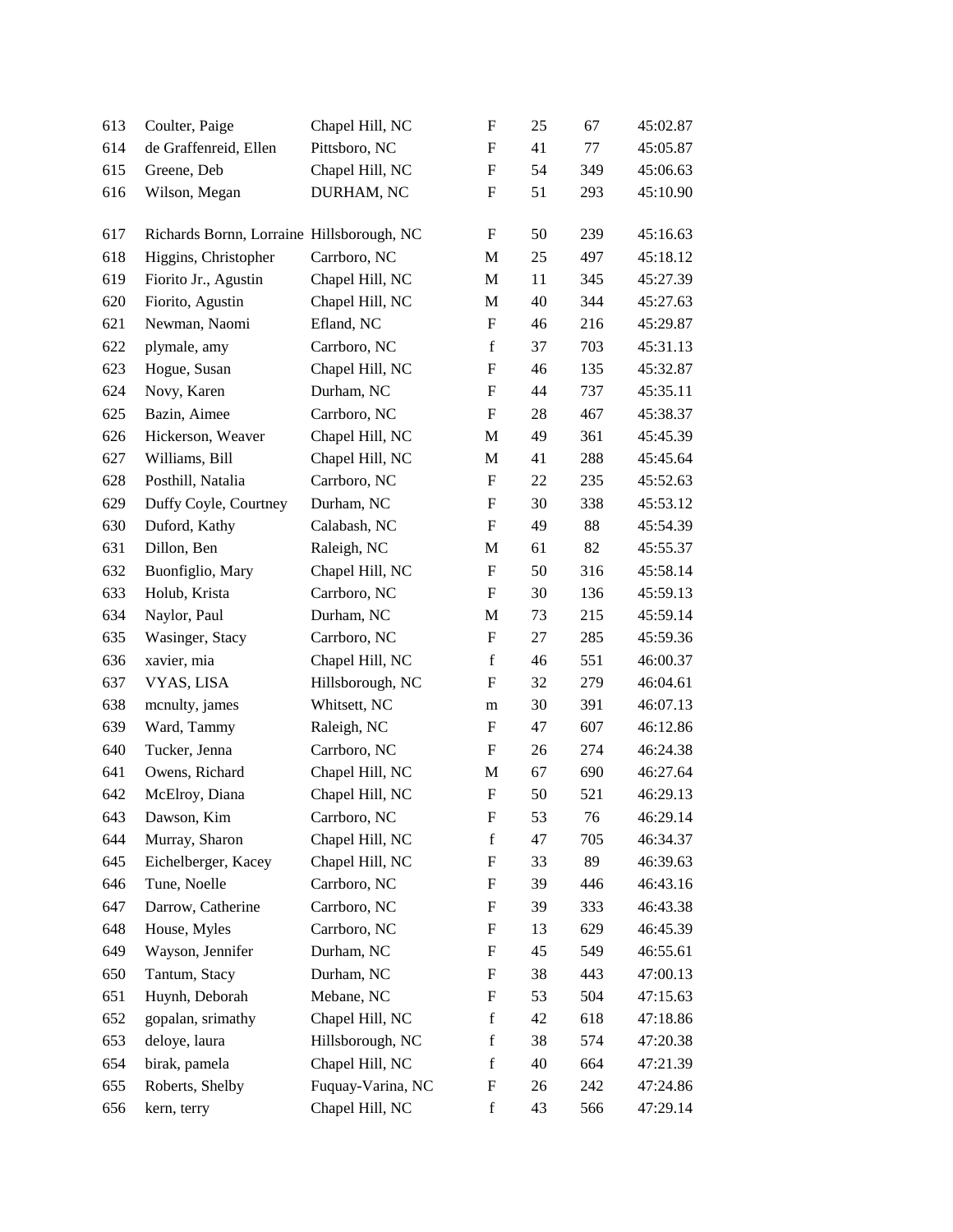| 657 | Kern, Claire                      | Chapel Hill, NC       | F                         | 12 | 565            | 47:29.37 |
|-----|-----------------------------------|-----------------------|---------------------------|----|----------------|----------|
| 658 | WITTKOWSKY, STEPH Chapel Hill, NC |                       | M                         | 73 | 294            | 47:38.62 |
| 659 | Rotenberry, Mark                  | Chapel Hill, NC       | M                         | 52 | 420            | 47:40.63 |
| 660 | Daugherty, Cynthia                | Raleigh, NC           | F                         | 37 | 72             | 47:54.14 |
| 661 | Pendergraph, Joan                 | Durham, NC            | F                         | 47 | 589            | 47:57.39 |
| 662 | Williams, Melissa                 | DURHAM, NC            | F                         | 42 | 291            | 47:59.65 |
| 663 | Williams, Crosby                  | DURHAM, NC            | M                         | 9  | 289            | 47:59.65 |
| 664 | Doi, Courtney                     | Mebane, NC            | F                         | 32 | 746            | 48:02.36 |
| 665 | Herman-Giddens, Anna              | Pittsboro, NC         | F                         | 49 | 356            | 48:05.16 |
| 666 | Herman-Giddens, Greg              | Pittsboro, NC         | M                         | 49 | 357            | 48:05.16 |
| 667 | chescheir, nancy                  | Chapel Hill, NC       | $\mathbf f$               | 56 | 697            | 48:06.13 |
| 668 | Cavanaugh, Nisha                  | Durham, NC            | F                         | 30 | 52             | 48:07.62 |
| 669 | Horton, Julie                     | Chapel Hill, NC       | F                         | 55 | 137            | 48:07.66 |
| 670 | Von Hoene, Rebecca                | <b>GRAHAM, NC</b>     | F                         | 37 | 556            | 48:11.10 |
| 671 | Von Hoene, Nicholas               | <b>GRAHAM, NC</b>     | M                         | 33 | 555            | 48:11.13 |
| 672 | Emshoff, Margie                   | Chapel Hill, NC       | $\mathbf f$               | 65 | 578            | 48:11.40 |
| 673 | Colville, Kathleen                | Efland, NC            | $\boldsymbol{\mathrm{F}}$ | 36 | 60             | 48:12.07 |
| 674 | Sims, Chris                       | Efland, NC            | M                         | 38 | 260            | 48:12.37 |
| 675 | Davis, Tonya                      | <b>BURLINGTON, NC</b> | $\mathbf f$               | 41 | 700            | 48:18.13 |
| 676 | hodor, diane                      | Cary, NC              | $\mathbf f$               | 58 | 564            | 48:18.62 |
| 677 | Titus, Courtney                   | Fuquay-Varina, NC     | $\boldsymbol{\mathrm{F}}$ | 28 | 273            | 48:25.14 |
| 678 | Harrewijn, Alma                   | Pittsboro, NC         | F                         | 52 | 494            | 48:29.37 |
| 679 | Aghaiepour, Kambiz                | Carrboro, NC          | M                         | 41 | $\overline{4}$ | 48:40.63 |
| 680 | Higgins, Jessica                  | Carrboro, NC          | $\boldsymbol{\mathrm{F}}$ | 24 | 498            | 48:59.12 |
| 681 | Mountain, Jack                    | Durham, NC            | M                         | 14 | 212            | 48:59.63 |
| 682 | torres, antonio                   | Carrboro, NC          | M                         | 29 | 444            | 49:15.62 |
| 683 | Morrison, Susan                   | Durham, NC            | F                         | 39 | 209            | 49:28.39 |
| 684 | Wagner, Kari                      | Pittsboro, NC         | F                         | 29 | 281            | 49:55.12 |
| 685 | Cook, Elizabeth                   | Carrboro, NC          | F                         | 44 | 328            | 50:11.89 |
| 686 | Morris, Madeleine                 | Chapel Hill, NC       | F                         | 13 | 207            | 50:27.90 |
| 687 | Morris, David                     | Chapel Hill, NC       | M                         | 43 | 205            | 50:30.12 |
| 688 | SIMPSON, LINDSAY                  | Cary, NC              | F                         | 30 | 259            | 50:39.13 |
| 689 | kemper, benji                     | Chapel Hill, NC       | ${\rm m}$                 | 13 | 154            | 50:39.13 |
| 690 | hansley, susie                    | Durham, NC            | $\mathbf f$               | 41 | 680            | 50:56.12 |
| 691 | Mansbery, Steve                   | Raleigh, NC           | M                         | 30 | 518            | 51:11.61 |
| 692 | Lujan, Nan                        | Chapel Hill, NC       | F                         | 31 | 175            | 51:21.37 |
| 693 | Baldauf, Rich                     | Chapel Hill, NC       | M                         | 43 | 18             | 51:27.90 |
| 694 | Baldauf, Grace                    | Chapel Hill, NC       | F                         | 13 | 16             | 51:28.12 |
| 695 | Holt, Alexandra                   | Durham, NC            | F                         | 18 | 501            | 51:29.13 |
| 696 | Van Noord, Megan                  | Carrboro, NC          | F                         | 29 | 449            | 51:40.63 |
| 697 | Peacock, Allison                  | Carrboro, NC          | F                         | 26 | 228            | 51:40.89 |
| 698 | Zolnoun, Denniz                   | Carrboro, NC          | F                         | 43 | 299            | 51:55.89 |
| 699 | Reed, Christine                   | Pittsboro, NC         | F                         | 40 | 414            | 51:56.11 |
| 700 | Brandon, Russell                  | Durham, NC            | M                         | 49 | 312            | 52:24.90 |